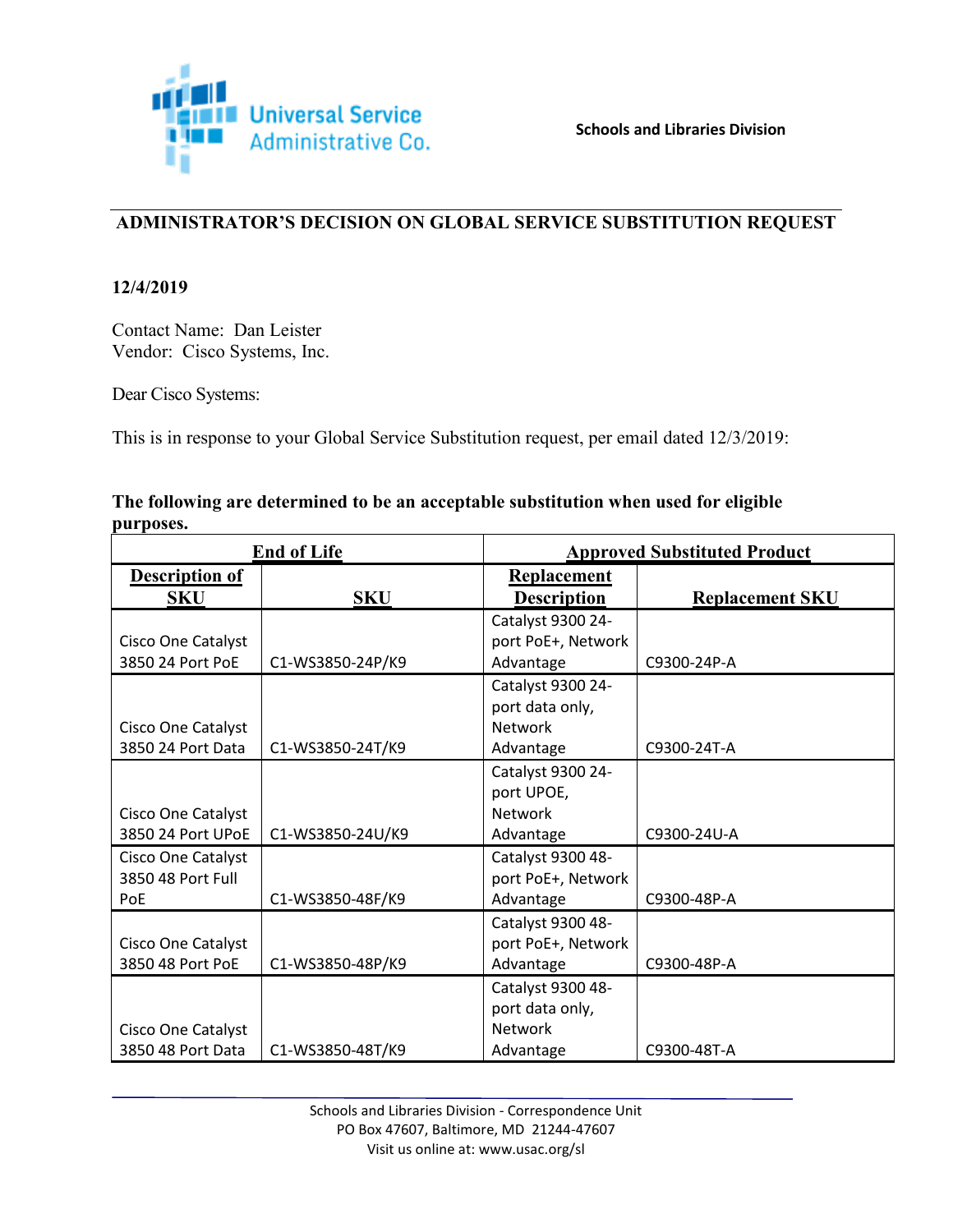| port UPOE,<br>Network<br>Cisco One Catalyst<br>3850 48 Port UPoE<br>C1-WS3850-48U/K9<br>Advantage<br>C9300-48U-A<br>Catalyst 9300 48-<br><b>Cisco ONE Catalyst</b><br>3850 48Port<br>port (12 mGig & 36<br>2.5Gbps) Network<br>$(12mGig+36Gig)$<br><b>UPoE LAN Base</b><br>Advantage<br>C1-WSC3850-12X48UL<br>C9300-48UXM-A<br>Catalyst 9300 24-<br>Cisco ONE Catalyst<br>port mGig and<br><b>UPOE, Network</b><br>3850 24 mGig Port<br><b>UPoE LAN Base</b><br>Advantage<br>C1-WSC3850-24XUL<br>C9300-24UX-A<br>Cisco Digital<br><b>Building Catalyst</b><br>Catalyst 9300 24-<br>3850 24 Port UPOE<br>port UPOE,<br><b>Network Essentials</b><br>CDB-3850-24U-L<br>C9300-24U-E<br><b>Bundle</b><br>Cisco Digital<br><b>Building Catalyst</b><br>Catalyst Digital<br>3850 24 Port UPOE<br><b>Building 8 Port</b><br><b>Bundle</b><br><b>UPoE</b><br>CDB-3850-24U-L<br>CDB-8U<br>Cisco Digital<br><b>Building Catalyst</b><br>Catalyst 9300 48-<br>3850 48 Port UPOE<br>port UPOE,<br><b>Network Essentials</b><br><b>Bundle</b><br>CDB-3850-48U-L<br>C9300-48U-E<br>Cisco Digital<br><b>Building Catalyst</b><br>Catalyst Digital<br>3850 48 Port UPOE<br><b>Building 8 Port</b><br><b>UPoE</b><br><b>Bundle</b><br>CDB-8U<br>CDB-3850-48U-L<br>Cisco Catalyst 3850<br>24 Port PoE LAN<br>Catalyst 9300 24-<br>Base K12<br>EDU-C3850-24P-L<br>port PoE+, K12<br>C9300-24P-EDU<br>Cisco Catalyst 3850<br>Catalyst 9300 24-<br>24 Port PoE IP<br>port PoE+, K12<br>Base K12<br>EDU-C3850-24P-S<br>C9300-24P-EDU<br>Cisco Catalyst 3850 |  | Catalyst 9300 48- |  |
|---------------------------------------------------------------------------------------------------------------------------------------------------------------------------------------------------------------------------------------------------------------------------------------------------------------------------------------------------------------------------------------------------------------------------------------------------------------------------------------------------------------------------------------------------------------------------------------------------------------------------------------------------------------------------------------------------------------------------------------------------------------------------------------------------------------------------------------------------------------------------------------------------------------------------------------------------------------------------------------------------------------------------------------------------------------------------------------------------------------------------------------------------------------------------------------------------------------------------------------------------------------------------------------------------------------------------------------------------------------------------------------------------------------------------------------------------------------------------------------------------------------------------------------|--|-------------------|--|
|                                                                                                                                                                                                                                                                                                                                                                                                                                                                                                                                                                                                                                                                                                                                                                                                                                                                                                                                                                                                                                                                                                                                                                                                                                                                                                                                                                                                                                                                                                                                       |  |                   |  |
|                                                                                                                                                                                                                                                                                                                                                                                                                                                                                                                                                                                                                                                                                                                                                                                                                                                                                                                                                                                                                                                                                                                                                                                                                                                                                                                                                                                                                                                                                                                                       |  |                   |  |
|                                                                                                                                                                                                                                                                                                                                                                                                                                                                                                                                                                                                                                                                                                                                                                                                                                                                                                                                                                                                                                                                                                                                                                                                                                                                                                                                                                                                                                                                                                                                       |  |                   |  |
|                                                                                                                                                                                                                                                                                                                                                                                                                                                                                                                                                                                                                                                                                                                                                                                                                                                                                                                                                                                                                                                                                                                                                                                                                                                                                                                                                                                                                                                                                                                                       |  |                   |  |
|                                                                                                                                                                                                                                                                                                                                                                                                                                                                                                                                                                                                                                                                                                                                                                                                                                                                                                                                                                                                                                                                                                                                                                                                                                                                                                                                                                                                                                                                                                                                       |  |                   |  |
|                                                                                                                                                                                                                                                                                                                                                                                                                                                                                                                                                                                                                                                                                                                                                                                                                                                                                                                                                                                                                                                                                                                                                                                                                                                                                                                                                                                                                                                                                                                                       |  |                   |  |
|                                                                                                                                                                                                                                                                                                                                                                                                                                                                                                                                                                                                                                                                                                                                                                                                                                                                                                                                                                                                                                                                                                                                                                                                                                                                                                                                                                                                                                                                                                                                       |  |                   |  |
|                                                                                                                                                                                                                                                                                                                                                                                                                                                                                                                                                                                                                                                                                                                                                                                                                                                                                                                                                                                                                                                                                                                                                                                                                                                                                                                                                                                                                                                                                                                                       |  |                   |  |
|                                                                                                                                                                                                                                                                                                                                                                                                                                                                                                                                                                                                                                                                                                                                                                                                                                                                                                                                                                                                                                                                                                                                                                                                                                                                                                                                                                                                                                                                                                                                       |  |                   |  |
|                                                                                                                                                                                                                                                                                                                                                                                                                                                                                                                                                                                                                                                                                                                                                                                                                                                                                                                                                                                                                                                                                                                                                                                                                                                                                                                                                                                                                                                                                                                                       |  |                   |  |
|                                                                                                                                                                                                                                                                                                                                                                                                                                                                                                                                                                                                                                                                                                                                                                                                                                                                                                                                                                                                                                                                                                                                                                                                                                                                                                                                                                                                                                                                                                                                       |  |                   |  |
|                                                                                                                                                                                                                                                                                                                                                                                                                                                                                                                                                                                                                                                                                                                                                                                                                                                                                                                                                                                                                                                                                                                                                                                                                                                                                                                                                                                                                                                                                                                                       |  |                   |  |
|                                                                                                                                                                                                                                                                                                                                                                                                                                                                                                                                                                                                                                                                                                                                                                                                                                                                                                                                                                                                                                                                                                                                                                                                                                                                                                                                                                                                                                                                                                                                       |  |                   |  |
|                                                                                                                                                                                                                                                                                                                                                                                                                                                                                                                                                                                                                                                                                                                                                                                                                                                                                                                                                                                                                                                                                                                                                                                                                                                                                                                                                                                                                                                                                                                                       |  |                   |  |
|                                                                                                                                                                                                                                                                                                                                                                                                                                                                                                                                                                                                                                                                                                                                                                                                                                                                                                                                                                                                                                                                                                                                                                                                                                                                                                                                                                                                                                                                                                                                       |  |                   |  |
|                                                                                                                                                                                                                                                                                                                                                                                                                                                                                                                                                                                                                                                                                                                                                                                                                                                                                                                                                                                                                                                                                                                                                                                                                                                                                                                                                                                                                                                                                                                                       |  |                   |  |
|                                                                                                                                                                                                                                                                                                                                                                                                                                                                                                                                                                                                                                                                                                                                                                                                                                                                                                                                                                                                                                                                                                                                                                                                                                                                                                                                                                                                                                                                                                                                       |  |                   |  |
|                                                                                                                                                                                                                                                                                                                                                                                                                                                                                                                                                                                                                                                                                                                                                                                                                                                                                                                                                                                                                                                                                                                                                                                                                                                                                                                                                                                                                                                                                                                                       |  |                   |  |
|                                                                                                                                                                                                                                                                                                                                                                                                                                                                                                                                                                                                                                                                                                                                                                                                                                                                                                                                                                                                                                                                                                                                                                                                                                                                                                                                                                                                                                                                                                                                       |  |                   |  |
|                                                                                                                                                                                                                                                                                                                                                                                                                                                                                                                                                                                                                                                                                                                                                                                                                                                                                                                                                                                                                                                                                                                                                                                                                                                                                                                                                                                                                                                                                                                                       |  |                   |  |
|                                                                                                                                                                                                                                                                                                                                                                                                                                                                                                                                                                                                                                                                                                                                                                                                                                                                                                                                                                                                                                                                                                                                                                                                                                                                                                                                                                                                                                                                                                                                       |  |                   |  |
|                                                                                                                                                                                                                                                                                                                                                                                                                                                                                                                                                                                                                                                                                                                                                                                                                                                                                                                                                                                                                                                                                                                                                                                                                                                                                                                                                                                                                                                                                                                                       |  |                   |  |
|                                                                                                                                                                                                                                                                                                                                                                                                                                                                                                                                                                                                                                                                                                                                                                                                                                                                                                                                                                                                                                                                                                                                                                                                                                                                                                                                                                                                                                                                                                                                       |  |                   |  |
|                                                                                                                                                                                                                                                                                                                                                                                                                                                                                                                                                                                                                                                                                                                                                                                                                                                                                                                                                                                                                                                                                                                                                                                                                                                                                                                                                                                                                                                                                                                                       |  |                   |  |
|                                                                                                                                                                                                                                                                                                                                                                                                                                                                                                                                                                                                                                                                                                                                                                                                                                                                                                                                                                                                                                                                                                                                                                                                                                                                                                                                                                                                                                                                                                                                       |  |                   |  |
|                                                                                                                                                                                                                                                                                                                                                                                                                                                                                                                                                                                                                                                                                                                                                                                                                                                                                                                                                                                                                                                                                                                                                                                                                                                                                                                                                                                                                                                                                                                                       |  |                   |  |
|                                                                                                                                                                                                                                                                                                                                                                                                                                                                                                                                                                                                                                                                                                                                                                                                                                                                                                                                                                                                                                                                                                                                                                                                                                                                                                                                                                                                                                                                                                                                       |  |                   |  |
|                                                                                                                                                                                                                                                                                                                                                                                                                                                                                                                                                                                                                                                                                                                                                                                                                                                                                                                                                                                                                                                                                                                                                                                                                                                                                                                                                                                                                                                                                                                                       |  |                   |  |
|                                                                                                                                                                                                                                                                                                                                                                                                                                                                                                                                                                                                                                                                                                                                                                                                                                                                                                                                                                                                                                                                                                                                                                                                                                                                                                                                                                                                                                                                                                                                       |  |                   |  |
|                                                                                                                                                                                                                                                                                                                                                                                                                                                                                                                                                                                                                                                                                                                                                                                                                                                                                                                                                                                                                                                                                                                                                                                                                                                                                                                                                                                                                                                                                                                                       |  |                   |  |
|                                                                                                                                                                                                                                                                                                                                                                                                                                                                                                                                                                                                                                                                                                                                                                                                                                                                                                                                                                                                                                                                                                                                                                                                                                                                                                                                                                                                                                                                                                                                       |  |                   |  |
|                                                                                                                                                                                                                                                                                                                                                                                                                                                                                                                                                                                                                                                                                                                                                                                                                                                                                                                                                                                                                                                                                                                                                                                                                                                                                                                                                                                                                                                                                                                                       |  |                   |  |
|                                                                                                                                                                                                                                                                                                                                                                                                                                                                                                                                                                                                                                                                                                                                                                                                                                                                                                                                                                                                                                                                                                                                                                                                                                                                                                                                                                                                                                                                                                                                       |  |                   |  |
| 24 Port UPOE LAN<br>Catalyst 9300 24-                                                                                                                                                                                                                                                                                                                                                                                                                                                                                                                                                                                                                                                                                                                                                                                                                                                                                                                                                                                                                                                                                                                                                                                                                                                                                                                                                                                                                                                                                                 |  |                   |  |
| port UPOE, K12<br>Base K12<br>EDU-C3850-24U-L<br>C9300-24U-EDU                                                                                                                                                                                                                                                                                                                                                                                                                                                                                                                                                                                                                                                                                                                                                                                                                                                                                                                                                                                                                                                                                                                                                                                                                                                                                                                                                                                                                                                                        |  |                   |  |
| Cisco Catalyst 3850                                                                                                                                                                                                                                                                                                                                                                                                                                                                                                                                                                                                                                                                                                                                                                                                                                                                                                                                                                                                                                                                                                                                                                                                                                                                                                                                                                                                                                                                                                                   |  |                   |  |
| 48 Port Full PoE<br>Catalyst 9300 48-                                                                                                                                                                                                                                                                                                                                                                                                                                                                                                                                                                                                                                                                                                                                                                                                                                                                                                                                                                                                                                                                                                                                                                                                                                                                                                                                                                                                                                                                                                 |  |                   |  |
| LAN Base K12<br>EDU-C3850-48F-L<br>port PoE+, K12<br>C9300-48P-EDU                                                                                                                                                                                                                                                                                                                                                                                                                                                                                                                                                                                                                                                                                                                                                                                                                                                                                                                                                                                                                                                                                                                                                                                                                                                                                                                                                                                                                                                                    |  |                   |  |
| Cisco Catalyst 3850                                                                                                                                                                                                                                                                                                                                                                                                                                                                                                                                                                                                                                                                                                                                                                                                                                                                                                                                                                                                                                                                                                                                                                                                                                                                                                                                                                                                                                                                                                                   |  |                   |  |
| 48 Port Full PoE IP<br>Catalyst 9300 48-                                                                                                                                                                                                                                                                                                                                                                                                                                                                                                                                                                                                                                                                                                                                                                                                                                                                                                                                                                                                                                                                                                                                                                                                                                                                                                                                                                                                                                                                                              |  |                   |  |
| Base for K12<br>port PoE+, K12<br>EDU-C3850-48F-S<br>C9300-48P-EDU                                                                                                                                                                                                                                                                                                                                                                                                                                                                                                                                                                                                                                                                                                                                                                                                                                                                                                                                                                                                                                                                                                                                                                                                                                                                                                                                                                                                                                                                    |  |                   |  |
| Cisco Catalyst 3850<br>Catalyst 9300 48-                                                                                                                                                                                                                                                                                                                                                                                                                                                                                                                                                                                                                                                                                                                                                                                                                                                                                                                                                                                                                                                                                                                                                                                                                                                                                                                                                                                                                                                                                              |  |                   |  |
| 48 Port PoE LAN<br>port PoE+, K12<br>EDU-C3850-48P-L<br>C9300-48P-EDU                                                                                                                                                                                                                                                                                                                                                                                                                                                                                                                                                                                                                                                                                                                                                                                                                                                                                                                                                                                                                                                                                                                                                                                                                                                                                                                                                                                                                                                                 |  |                   |  |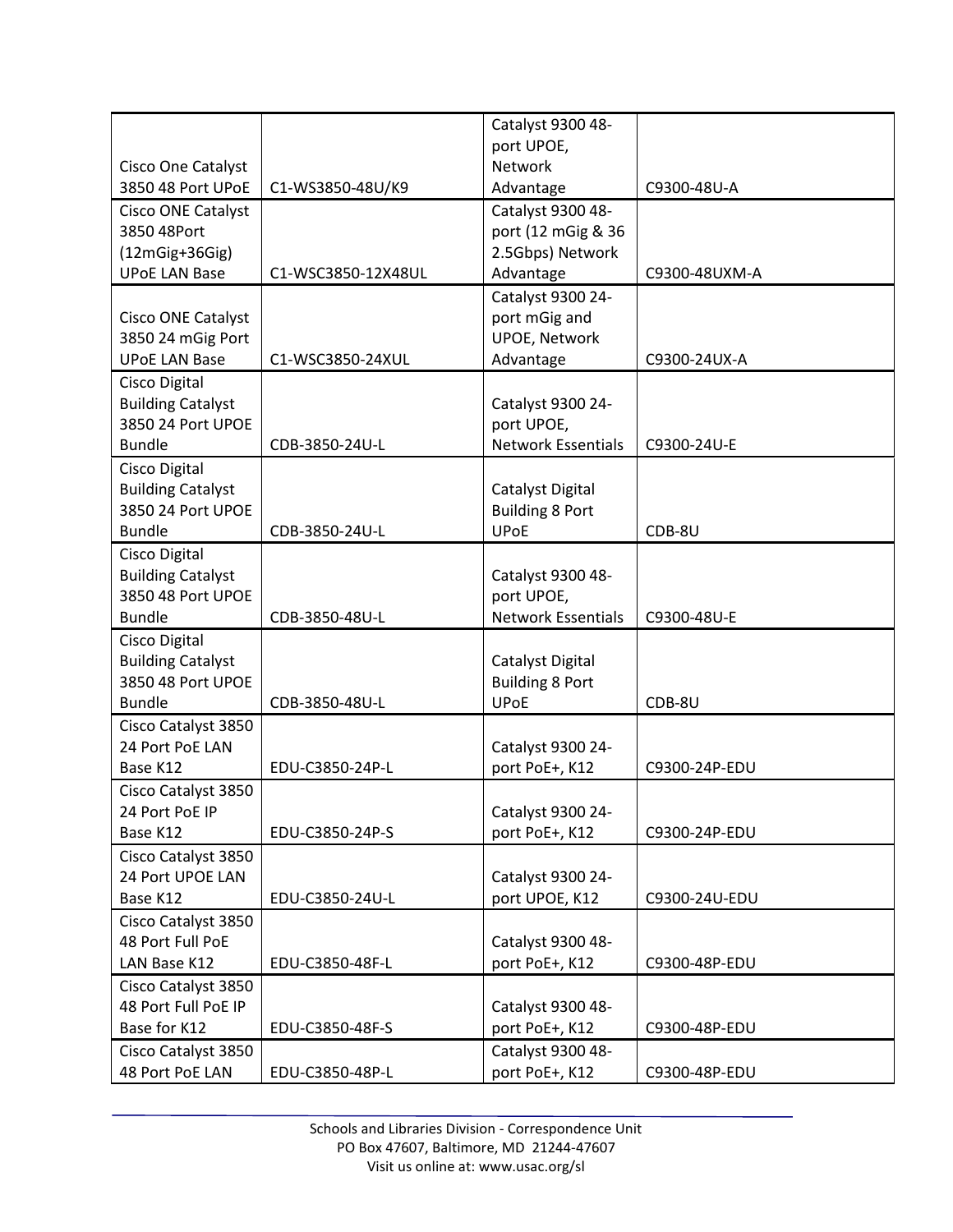| Base K12               |                    |                    |               |
|------------------------|--------------------|--------------------|---------------|
| Cisco Catalyst 3850    |                    |                    |               |
| 48 Port Full PoE IP    |                    | Catalyst 9300 48-  |               |
| Base for K12           | EDU-C3850-48P-S    | port PoE+, K12     | C9300-48P-EDU |
| Cisco Catalyst 3850    |                    |                    |               |
| 48 Port Full PoE w/    |                    |                    |               |
| 5 AP license IPB       |                    | Catalyst 9300 48-  |               |
| K12                    | EDU-C3850-48PW-S   | port PoE+, K12     | C9300-48P-EDU |
| Cisco Catalyst 3850    |                    |                    |               |
| 48 Port UPOE LAN       |                    | Catalyst 9300 48-  |               |
| Base for K12           | EDU-C3850-48U-L    | port UPOE, K12     | C9300-48U-EDU |
| Cisco Catalyst 3850    |                    |                    |               |
| 48 Port UPOE IP        |                    | Catalyst 9300 48-  |               |
| Base for K12           | EDU-C3850-48U-S    | port UPOE, K12     | C9300-48U-EDU |
| Cisco Catalyst 3850    |                    | Catalyst 9300 48-  |               |
| 48 Port (12            |                    | port (12 mGig & 36 |               |
| mGig+36 Gig)           |                    | 2.5Gbps) Network   |               |
| <b>UPoE IPServices</b> | WS-C3850-12X48U-E  | Advantage          | C9300-48UXM-A |
| Cisco Catalyst 3850    |                    | Catalyst 9300 48-  |               |
| 48 Port (12            |                    | port (12 mGig & 36 |               |
| mGig+36 Gig)           |                    | 2.5Gbps) Network   |               |
| <b>UPoE IPS-Japan</b>  | WS-C3850-12X48U-EJ | Advantage          | C9300-48UXM-A |
| Cisco Catalyst 3850    |                    | Catalyst 9300 48-  |               |
| 48 Port (12            |                    | port (12 mGig & 36 |               |
| mGig+36 Gig)           |                    | 2.5Gbps) Network   |               |
| <b>UPoE LAN Base</b>   | WS-C3850-12X48U-L  | <b>Essentials</b>  | C9300-48UXM-E |
| Cisco Catalyst 3850    |                    | Catalyst 9300 48-  |               |
| 48 Port (12            |                    | port (12 mGig & 36 |               |
| mGig+36 Gig)           |                    | 2.5Gbps) Network   |               |
| <b>UPoE LB-Japan</b>   | WS-C3850-12X48U-LJ | <b>Essentials</b>  | C9300-48UXM-E |
| Cisco Catalyst 3850    |                    | Catalyst 9300 48-  |               |
| 48 Port (12            |                    | port (12 mGig & 36 |               |
| mGig+36 Gig)           |                    | 2.5Gbps) Network   |               |
| <b>UPoE IP Base</b>    | WS-C3850-12X48U-S  | Advantage          | C9300-48UXM-A |
| Cisco Catalyst 3850    |                    | Catalyst 9300 48-  |               |
| 48 Port (12            |                    | port (12 mGig & 36 |               |
| mGig+36 Gig)           |                    | 2.5Gbps) Network   |               |
| UPoE IPB-Japan         | WS-C3850-12X48U-SJ | Advantage          | C9300-48UXM-A |
| Cisco Catalyst 3850    |                    | Catalyst 9300 48-  |               |
| 48 port (12 mGig)      |                    | port (12 mGig & 36 |               |
| UPOE IPB with 5        |                    | 2.5Gbps) Network   |               |
| AP Lic                 | WS-C3850-12X48UW-S | Advantage          | C9300-48UXM-A |
| Cisco Catalyst 3850    |                    | Catalyst 9300 24-  |               |
| 24 Port PoE IP         |                    | port PoE+, Network |               |
| Services               | WS-C3850-24P-BA    | Advantage          | C9300-24P-A   |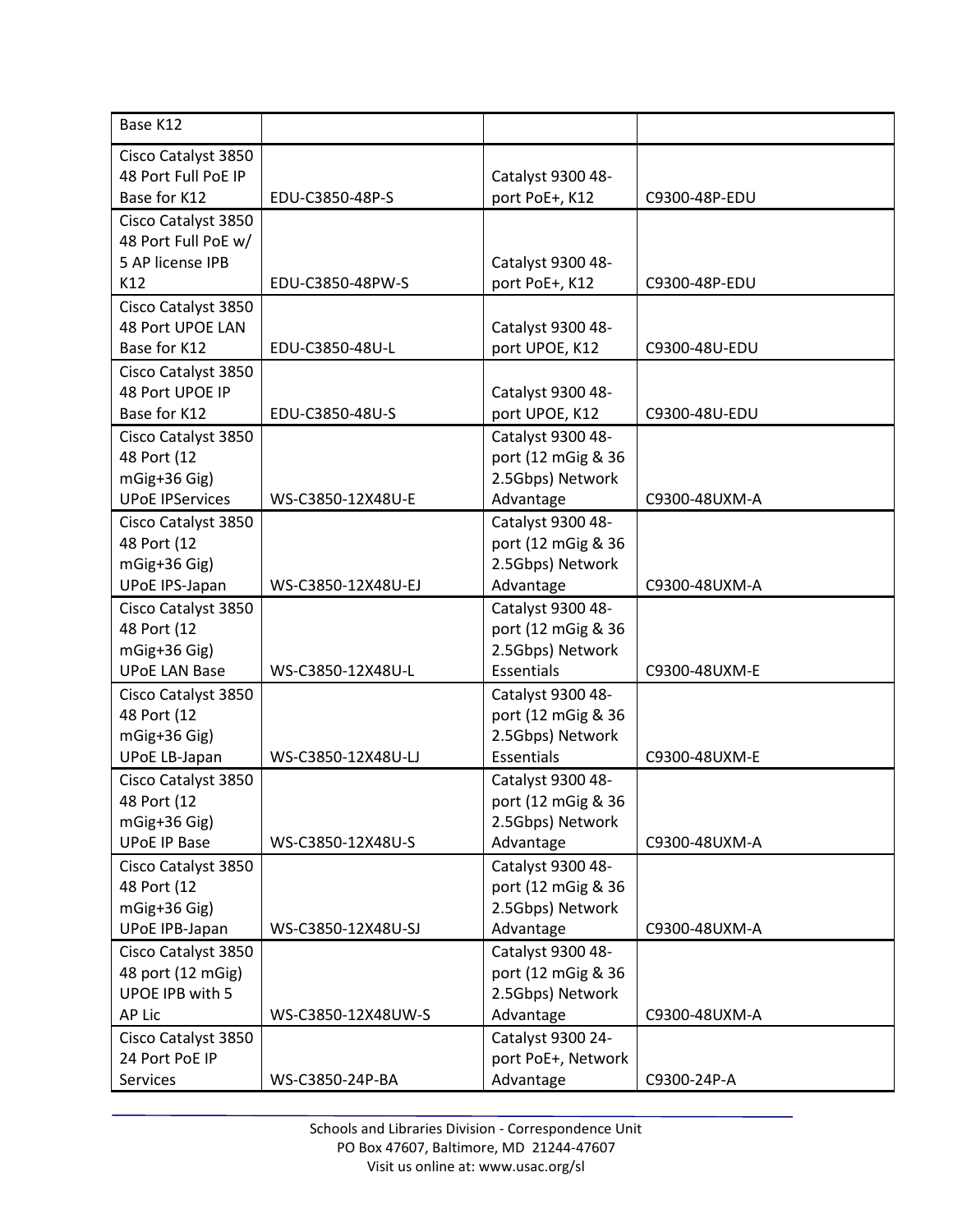| Cisco Catalyst 3850 |                   | Catalyst 9300 24-         |                |
|---------------------|-------------------|---------------------------|----------------|
| 24 Port PoE IP      |                   | port PoE+, Network        |                |
| <b>Services</b>     | WS-C3850-24P-E    | Advantage                 | C9300-24P-A    |
| Cisco Catalyst 3850 |                   | Catalyst 9300 24-         |                |
| 24 Port PoE IP      |                   | port PoE+, Network        |                |
| <b>Services</b>     | WS-C3850-24P-E-BR | Advantage                 | C9300-24P-A-BR |
| Cisco Catalyst 3850 |                   | Catalyst 9300 24-         |                |
| 24 Port PoE LAN     |                   | port PoE+, Network        |                |
| Base                | WS-C3850-24P-L    | Essentials                | C9300-24P-E    |
| Cisco Catalyst 3850 |                   | Catalyst 9300 24-         |                |
| 24 Port PoE LAN     |                   | port PoE+, Network        |                |
| Base                | WS-C3850-24P-L-BR | <b>Essentials</b>         | C9300-24P-E-BR |
| Cisco Catalyst 3850 |                   | Catalyst 9300 24-         |                |
| 24 Port PoE IP      |                   | port PoE+, Network        |                |
| Base                | WS-C3850-24P-S    | Advantage                 | C9300-24P-A    |
| Cisco Catalyst 3850 |                   | Catalyst 9300 24-         |                |
| 24 Port PoE IP      |                   | port PoE+, Network        |                |
| Base                | WS-C3850-24P-S-BR | Advantage                 | C9300-24P-A-BR |
| Cisco Catalyst 3850 |                   | Catalyst 9300 24-         |                |
| 24 Port PoE with 5  |                   | port PoE+, Network        |                |
| AP license IP Base  | WS-C3850-24PW-S   | Advantage                 | C9300-24P-A    |
|                     |                   | Catalyst 9300 24-         |                |
| Cisco Catalyst 3850 |                   | port data only,           |                |
| 24 Port Data IP     |                   | Network                   |                |
| <b>Services</b>     | WS-C3850-24T-BA   | Advantage                 | C9300-24T-A    |
|                     |                   | Catalyst 9300 24-         |                |
| Cisco Catalyst 3850 |                   | port data only,           |                |
| 24 Port Data IP     |                   | Network                   |                |
| <b>Services</b>     | WS-C3850-24T-E    | Advantage                 | C9300-24T-A    |
|                     |                   | Catalyst 9300 24-         |                |
| Cisco Catalyst 3850 |                   | port data only,           |                |
| 24 Port Data IP     |                   | Network                   |                |
| Services            | WS-C3850-24T-E-BR | Advantage                 | C9300-24T-A-BR |
| Cisco Catalyst 3850 |                   | Catalyst 9300 24-         |                |
| 24 Port Data LAN    |                   | port data only,           |                |
| Base                | WS-C3850-24T-L    | <b>Network Essentials</b> | C9300-24T-E    |
| Cisco Catalyst 3850 |                   | Catalyst 9300 24-         |                |
| 24 Port Data LAN    |                   | port data only,           |                |
| Base                | WS-C3850-24T-L-BR | <b>Network Essentials</b> | C9300-24T-E-BR |
|                     |                   | Catalyst 9300 24-         |                |
| Cisco Catalyst 3850 |                   | port data only,           |                |
| 24 Port Data IP     |                   | <b>Network</b>            |                |
| Base                | WS-C3850-24T-S    | Advantage                 | C9300-24T-A    |
| Cisco Catalyst 3850 |                   | Catalyst 9300 24-         |                |
| 24 Port Data IP     | WS-C3850-24T-S-BR | port data only,           | C9300-24T-A-BR |
|                     |                   |                           |                |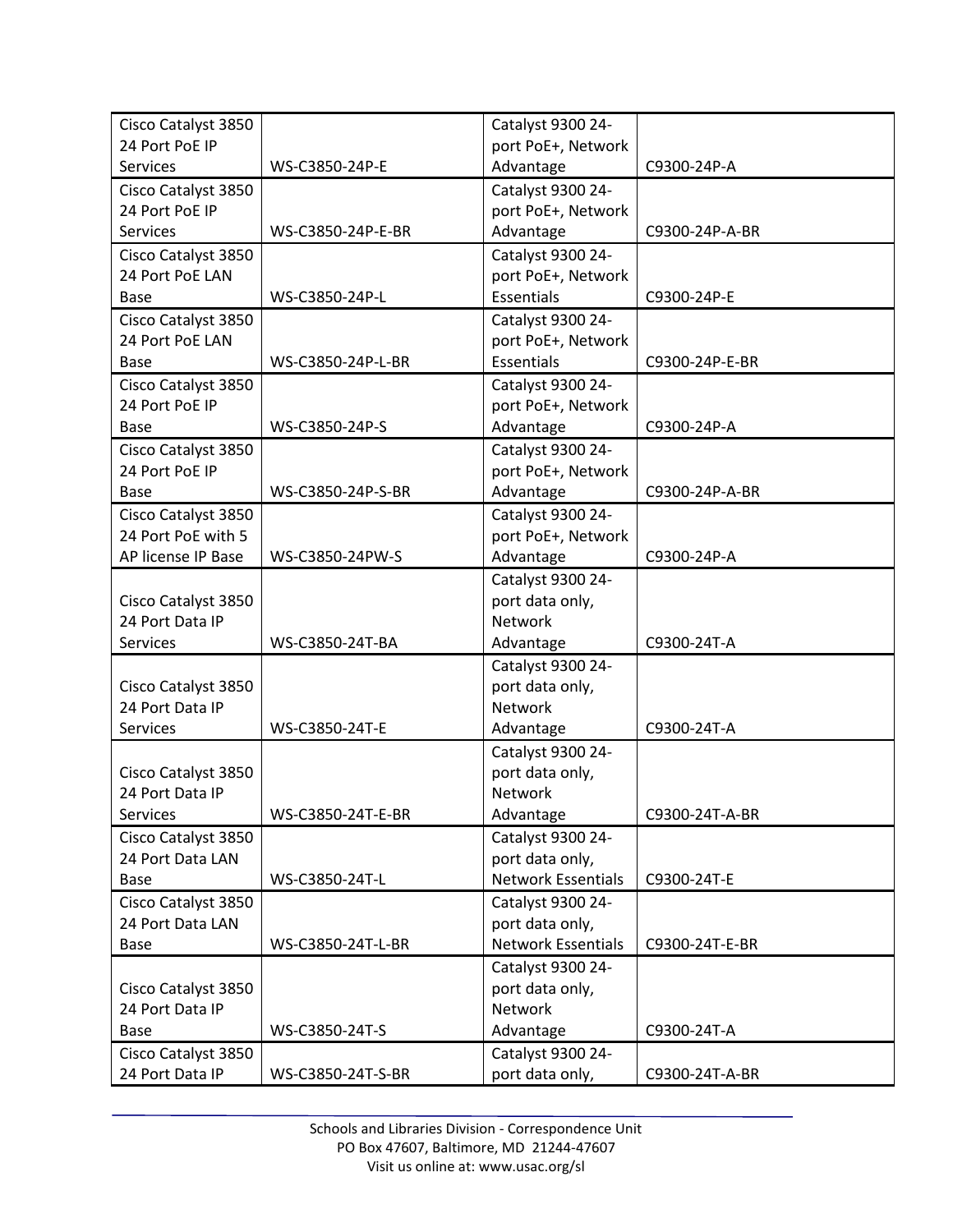| <b>Base</b>              |                  | Network                   |             |
|--------------------------|------------------|---------------------------|-------------|
|                          |                  | Advantage                 |             |
|                          |                  | Catalyst 9300 24-         |             |
| Cisco Catalyst 3850      |                  | port UPOE,                |             |
| 24 Port UPOE IP          |                  | Network                   |             |
| Services                 | WS-C3850-24U-E   | Advantage                 | C9300-24U-A |
| Cisco Catalyst 3850      |                  | Catalyst 9300 24-         |             |
| 24 Port UPOE LAN         |                  | port UPOE,                |             |
| Base                     | WS-C3850-24U-L   | <b>Network Essentials</b> | C9300-24U-E |
|                          |                  | Catalyst 9300 24-         |             |
| Cisco Catalyst 3850      |                  | port UPOE,                |             |
| 24 Port UPOE IP          |                  | Network                   |             |
| Base                     | WS-C3850-24U-S   | Advantage                 | C9300-24U-A |
| Cisco Catalyst 3850      |                  | Catalyst 9300 24-         |             |
| 24 Port UPOE with        |                  | port UPOE,                |             |
| 5 AP licenses IP         |                  | Network                   |             |
| Base                     | WS-C3850-24UW-S  | Advantage                 | C9300-24U-A |
|                          |                  | Catalyst 9300 24-         |             |
| Cisco Catalyst 3850      |                  | port UPOE,                |             |
| 24 mGig Port UPoE        |                  | Network                   |             |
| <b>IP Services</b>       | WS-C3850-24XU-E  | Advantage                 | C9300-24U-A |
|                          |                  | Catalyst 9300 24-         |             |
| Cisco Catalyst 3850      |                  | port UPOE,                |             |
| 24 mGig Port UPoE        |                  | Network                   |             |
| IP Services-Japan        | WS-C3850-24XU-EJ | Advantage                 | C9300-24U-A |
| Cisco Catalyst 3850      |                  | Catalyst 9300 24-         |             |
| 24 mGig Port UPoE        |                  | port UPOE,                |             |
| <b>LAN Base</b>          | WS-C3850-24XU-L  | <b>Network Essentials</b> | C9300-24U-E |
| Cisco Catalyst 3850      |                  | Catalyst 9300 24-         |             |
| 24 mGig Port UPoE        |                  | port UPOE,                |             |
| LAN Base-Japan           | WS-C3850-24XU-LJ | <b>Network Essentials</b> | C9300-24U-E |
|                          |                  | Catalyst 9300 24-         |             |
| Cisco Catalyst 3850      |                  | port UPOE,                |             |
| 24 mGig Port UPoE        |                  | Network                   |             |
| IP Base                  | WS-C3850-24XU-S  | Advantage                 | C9300-24U-A |
|                          |                  | Catalyst 9300 24-         |             |
| Cisco Catalyst 3850      |                  | port UPOE,                |             |
| 24 mGig Port UPoE        |                  | Network                   |             |
| IP Base-Japan            | WS-C3850-24XU-SJ | Advantage                 | C9300-24U-A |
| Cisco Catalyst 3850      |                  | Catalyst 9300 24-         |             |
| 24 mGig Port             |                  | port UPOE,                |             |
| <b>UPOE IP Base 5 AP</b> |                  | Network                   |             |
| License                  | WS-C3850-24XUW-S | Advantage                 | C9300-24U-A |
| Cisco Catalyst 3850      |                  | Catalyst 9300 48-         |             |
| 48 Port Full PoE IP      | WS-C3850-48F-BA  | port PoE+, Network        | C9300-48P-A |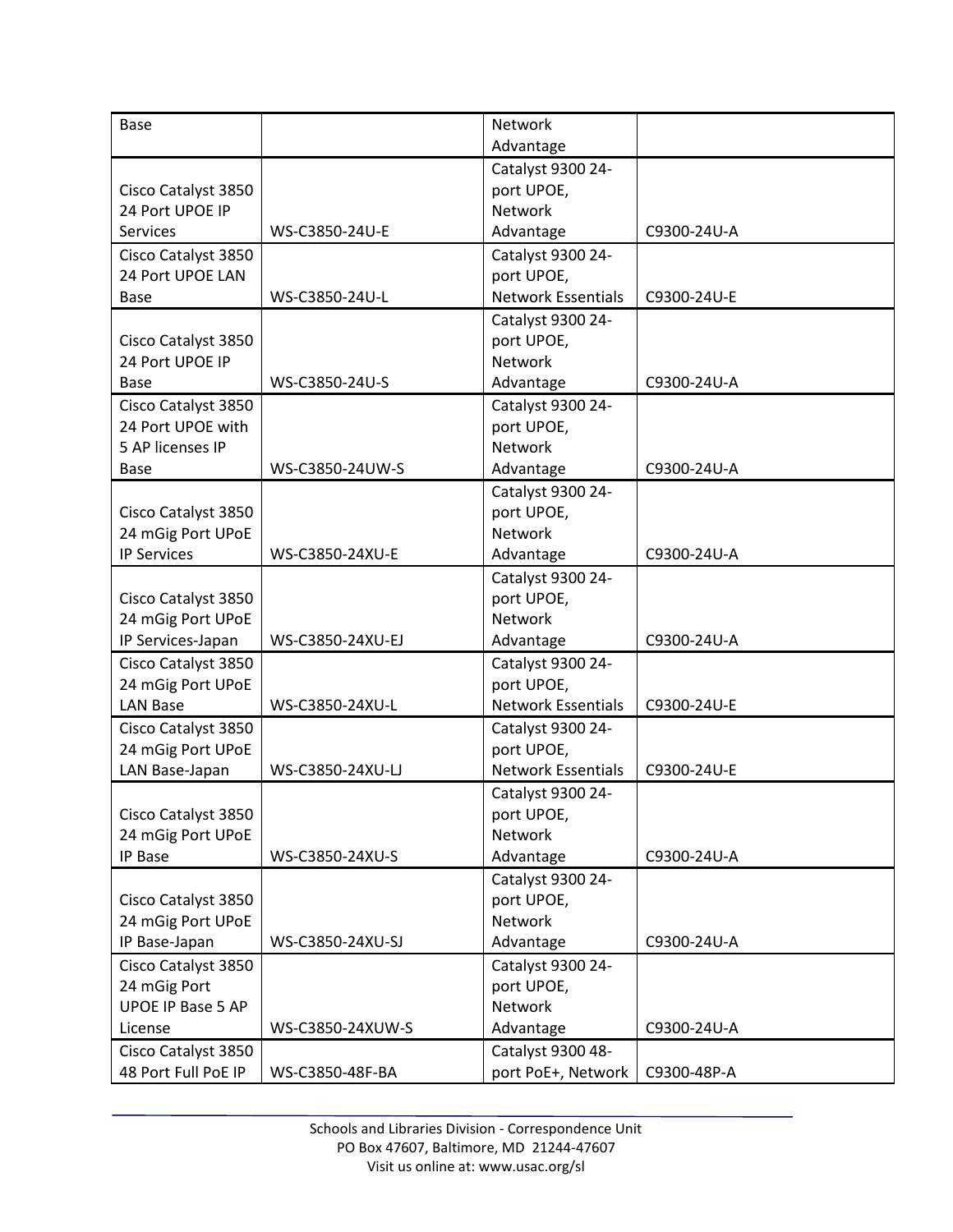| <b>Services</b>     |                   | Advantage          |                |
|---------------------|-------------------|--------------------|----------------|
| Cisco Catalyst 3850 |                   | Catalyst 9300 48-  |                |
| 48 Port Full PoE IP |                   | port PoE+, Network |                |
| <b>Services</b>     | WS-C3850-48F-E    | Advantage          | C9300-48P-A    |
| Cisco Catalyst 3850 |                   | Catalyst 9300 48-  |                |
| 48 Port Full PoE IP |                   | port PoE+, Network |                |
| <b>Services</b>     | WS-C3850-48F-E-BR | Advantage          | C9300-48P-A-BR |
| Cisco Catalyst 3850 |                   | Catalyst 9300 48-  |                |
| 48 Port Full PoE    |                   | port PoE+, Network |                |
| <b>LAN Base</b>     | WS-C3850-48F-L    | <b>Essentials</b>  | C9300-48P-E    |
| Cisco Catalyst 3850 |                   | Catalyst 9300 48-  |                |
| 48 Port Full PoE    |                   | port PoE+, Network |                |
| <b>LAN Base</b>     | WS-C3850-48F-L-BR | Essentials         | C9300-48P-E-BR |
| Cisco Catalyst 3850 |                   | Catalyst 9300 48-  |                |
| 48 Port Full PoE IP |                   | port PoE+, Network |                |
| Base                | WS-C3850-48F-S    | Advantage          | C9300-48P-A    |
| Cisco Catalyst 3850 |                   | Catalyst 9300 48-  |                |
| 48 Port Full PoE IP |                   | port PoE+, Network |                |
| Base                | WS-C3850-48F-S-BR | Advantage          | C9300-48P-A-BR |
| Cisco Catalyst 3850 |                   | Catalyst 9300 48-  |                |
| 48 Port PoE IP      |                   | port PoE+, Network |                |
| <b>Services</b>     | WS-C3850-48P-E    | Advantage          | C9300-48P-A    |
| Cisco Catalyst 3850 |                   | Catalyst 9300 48-  |                |
| 48 Port PoE IP      |                   | port PoE+, Network |                |
| Services            | WS-C3850-48P-E-BR | Advantage          | C9300-48P-A-BR |
| Cisco Catalyst 3850 |                   | Catalyst 9300 48-  |                |
| 48 Port PoE LAN     |                   | port PoE+, Network |                |
| Base                | WS-C3850-48P-L    | Essentials         | C9300-48P-E    |
| Cisco Catalyst 3850 |                   | Catalyst 9300 48-  |                |
| 48 Port PoE LAN     |                   | port PoE+, Network |                |
| Base                | WS-C3850-48P-L-BR | Essentials         | C9300-48P-E-BR |
| Cisco Catalyst 3850 |                   | Catalyst 9300 48-  |                |
| 48 Port PoE IP      |                   | port PoE+, Network |                |
| Base                | WS-C3850-48P-S    | Advantage          | C9300-48P-A    |
| Cisco Catalyst 3850 |                   | Catalyst 9300 48-  |                |
| 48 Port PoE IP      |                   | port PoE+, Network |                |
| Base                | WS-C3850-48P-S-BR | Advantage          | C9300-48P-A-BR |
| Cisco Catalyst 3850 |                   |                    |                |
| 48 Port Full PoE w/ |                   | Catalyst 9300 48-  |                |
| 5 AP license IP     |                   | port PoE+, Network |                |
| Base                | WS-C3850-48PW-S   | Advantage          | C9300-48P-A    |
| Cisco Catalyst 3850 |                   |                    |                |
| 48 Port Full PoE w/ |                   | Catalyst 9300 48-  |                |
| 5 AP license IP     |                   | port PoE+, Network |                |
| Base                | WS-C3850-48PW-SZ  | Advantage          | C9300-48P-A    |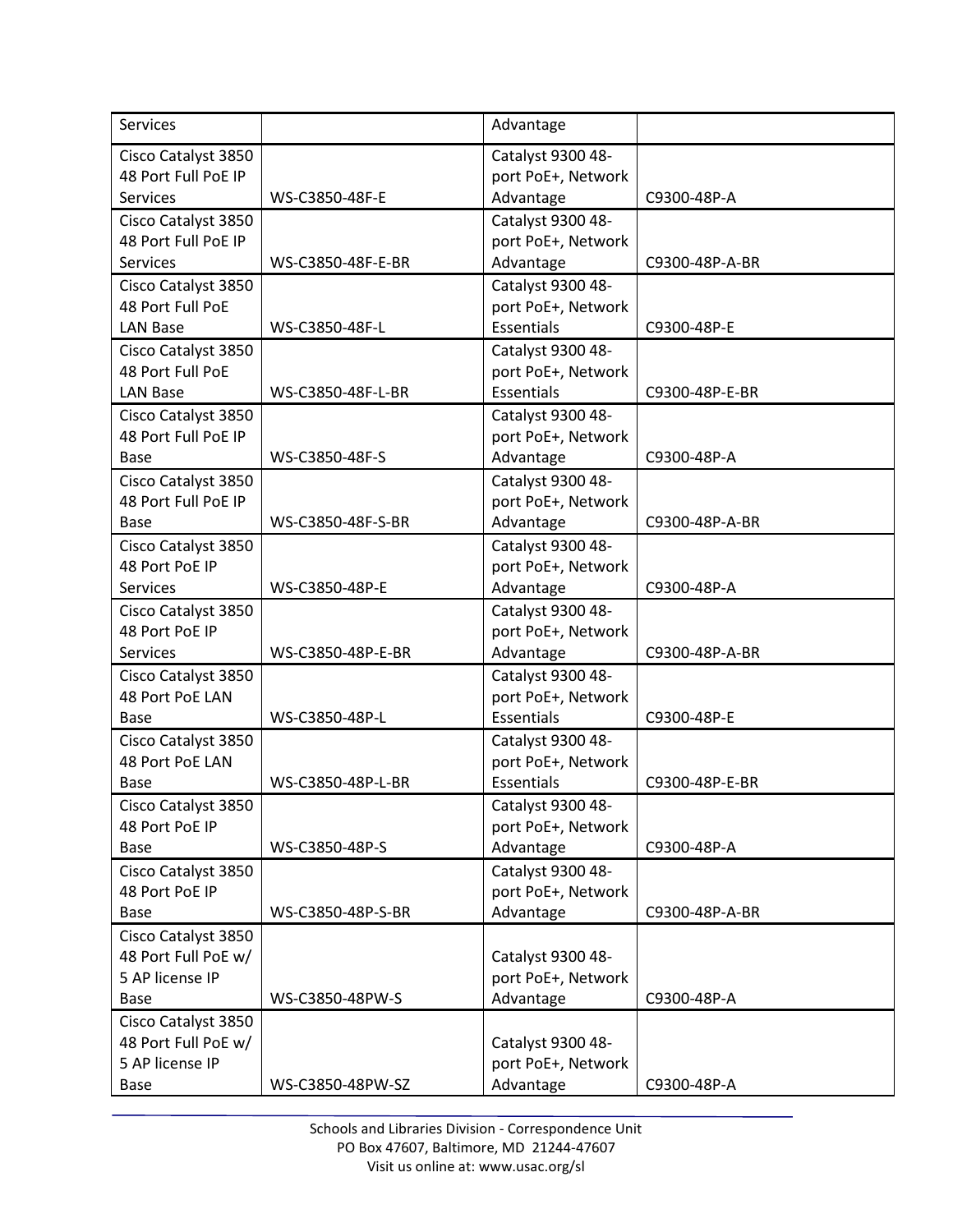|                                        |                   | Catalyst 9300 48-                 |                |
|----------------------------------------|-------------------|-----------------------------------|----------------|
| Cisco Catalyst 3850                    |                   | port data only,                   |                |
| 48 Port Data IP                        |                   | <b>Network</b>                    |                |
| Services                               | WS-C3850-48T-BA   | Advantage                         | C9300-48T-A    |
|                                        |                   | Catalyst 9300 48-                 |                |
| Cisco Catalyst 3850                    |                   | port data only,                   |                |
| 48 Port Data IP                        |                   | <b>Network</b>                    |                |
| Services                               | WS-C3850-48T-E    | Advantage                         | C9300-48T-A    |
|                                        |                   | Catalyst 9300 48-                 |                |
| Cisco Catalyst 3850                    |                   | port data only,                   |                |
| 48 Port Data IP                        |                   | Network                           |                |
| <b>Services</b>                        | WS-C3850-48T-E-BR | Advantage                         | C9300-48T-A-BR |
| Cisco Catalyst 3850                    |                   | Catalyst 9300 48-                 |                |
| 48 Port Data LAN                       |                   | port data only,                   |                |
| Base                                   | WS-C3850-48T-L    | <b>Network Essentials</b>         | C9300-48T-E    |
| Cisco Catalyst 3850                    |                   | Catalyst 9300 48-                 |                |
| 48 Port Data LAN                       |                   | port data only,                   |                |
| Base                                   | WS-C3850-48T-L-BR | <b>Network Essentials</b>         | C9300-48T-E-BR |
|                                        |                   | Catalyst 9300 48-                 |                |
|                                        |                   |                                   |                |
| Cisco Catalyst 3850<br>48 Port Data IP |                   | port data only,<br><b>Network</b> |                |
|                                        |                   |                                   |                |
| Base                                   | WS-C3850-48T-S    | Advantage                         | C9300-48T-A    |
|                                        |                   | Catalyst 9300 48-                 |                |
| Cisco Catalyst 3850                    |                   | port data only,                   |                |
| 48 Port Data IP                        |                   | Network                           |                |
| Base                                   | WS-C3850-48T-S-BR | Advantage                         | C9300-48T-A-BR |
|                                        |                   | Catalyst 9300 48-                 |                |
| Cisco Catalyst 3850                    |                   | port UPOE,                        |                |
| 48 Port UPOE IP                        |                   | Network                           |                |
| <b>Services</b>                        | WS-C3850-48U-E    | Advantage                         | C9300-48U-A    |
| Cisco Catalyst 3850                    |                   | Catalyst 9300 48-                 |                |
| 48 Port UPOE LAN                       |                   | port UPOE,                        |                |
| Base                                   | WS-C3850-48U-L    | <b>Network Essentials</b>         | C9300-48U-E    |
|                                        |                   | Catalyst 9300 48-                 |                |
| Cisco Catalyst 3850                    |                   | port UPOE,                        |                |
| 48 Port UPOE IP                        |                   | Network                           |                |
| Base                                   | WS-C3850-48U-S    | Advantage                         | C9300-48U-A    |
| Cisco Catalyst 3850                    |                   | Catalyst 9300 48-                 |                |
| 48 Port UPOE with                      |                   | port UPOE,                        |                |
| 5 AP licenses IP                       |                   | Network                           |                |
| Base                                   | WS-C3850-48UW-S   | Advantage                         | C9300-48U-A    |
| Cisco Catalyst 3850                    |                   | Catalyst 9300 48-                 |                |
| 48 Port PoE with 5                     |                   | port PoE+, Network                |                |
| AP licenses IP Base                    | WS-C3850-48W-S    | Advantage                         | C9300-48P-A    |
| Cisco Catalyst 3850                    | WS-C3850R-24T-E   | Catalyst 9300 24-                 | C9300-24T-A    |
|                                        |                   |                                   |                |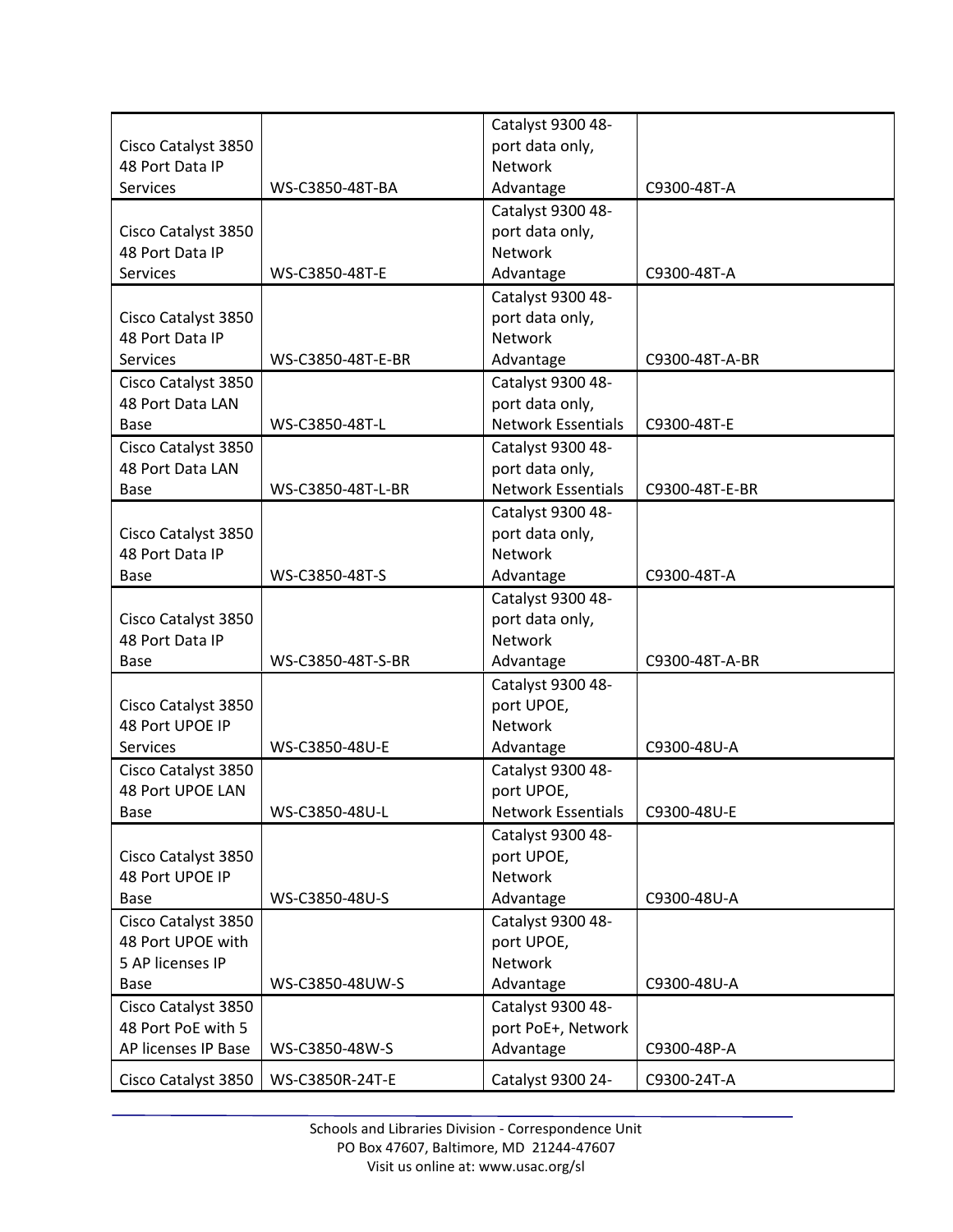| 24 Port Data IP      |                 | port data only,           |                   |
|----------------------|-----------------|---------------------------|-------------------|
| Services, Russia     |                 | Network                   |                   |
|                      |                 | Advantage                 |                   |
| Cisco Catalyst 3850  |                 | Catalyst 9300 24-         |                   |
| 24 Port Data LAN     |                 | port data only,           |                   |
| Base, Russia         | WS-C3850R-24T-L | <b>Network Essentials</b> | C9300-24T-E       |
|                      |                 | Catalyst 9300 24-         |                   |
| Cisco Catalyst 3850  |                 | port data only,           |                   |
| 24 Port Data IP      |                 | <b>Network</b>            |                   |
| Base, Russia         | WS-C3850R-24T-S | Advantage                 | C9300-24T-A       |
| Cisco Catalyst 3850  |                 | Catalyst 9300 48-         |                   |
| 48 Port PoE IP       |                 | port PoE+, Network        |                   |
| Service, Russia      | WS-C3850R-48P-E | Advantage                 | C9300-48P-A       |
| Cisco Catalyst 3850  |                 | Catalyst 9300 48-         |                   |
| 48 Port PoE LAN      |                 | port PoE+, Network        |                   |
| Base, Russia         | WS-C3850R-48P-L | <b>Essentials</b>         | C9300-48P-E       |
| Cisco Catalyst 3850  |                 | Catalyst 9300 48-         |                   |
| 48 Port PoE IP       |                 | port PoE+, Network        |                   |
| Base, Russia         | WS-C3850R-48P-S | Advantage                 | C9300-48P-A       |
| Cisco Catalyst 3850  |                 | Catalyst 9300 48-         |                   |
| 48 Port Data IP      |                 | port data only,           |                   |
| Services, mfg in     |                 | Network                   |                   |
| Russia               | WS-C3850R-48T-E | Advantage                 | C9300-48T-A       |
| Cisco Catalyst 3850  |                 | Catalyst 9300 48-         |                   |
| 48 Port Data LAN     |                 | port data only,           |                   |
| Base, Russia         | WS-C3850R-48T-L | <b>Network Essentials</b> | C9300-48T-E       |
|                      |                 | Catalyst 9300 48-         |                   |
| Cisco Catalyst 3850  |                 | port data only,           |                   |
| 48 Port Data IP      |                 | Network                   |                   |
| Base, Russia         | WS-C3850R-48T-S | Advantage                 | C9300-48T-A       |
| Cisco Catalyst 3850  |                 | Catalyst 9300 48-         |                   |
| 48 Port UPOE IP      |                 | port UPOE,                |                   |
| Service, mfg in      |                 | Network                   |                   |
| Russia               | WS-C3850R-48U-E | Advantage                 | C9300-48U-A       |
| Cisco Catalyst 3850  |                 | Catalyst 9300 48-         |                   |
| 48 Port UPOE LAN     |                 | port UPOE,                |                   |
| Base, Russia         | WS-C3850R-48U-L | <b>Network Essentials</b> | C9300-48U-E       |
|                      |                 | Catalyst 9300 48-         |                   |
| Cisco Catalyst 3850  |                 | port UPOE,                |                   |
| 48 Port UPOE IP      |                 | Network                   |                   |
| Base, Russia         | WS-C3850R-48U-S | Advantage                 | C9300-48U-A       |
| Cat4500 E-Series     |                 |                           |                   |
| 3-Slot Chassis, fan, |                 | Cisco Catalyst 9400       |                   |
| no ps                | C1-C4503-E      | Series 4 slot chassis     | C9404R            |
| Cisco ONE 4503-E     | C1-C4503E+48V+  | Catalyst 9400             | C9404R-48U-BNDL-A |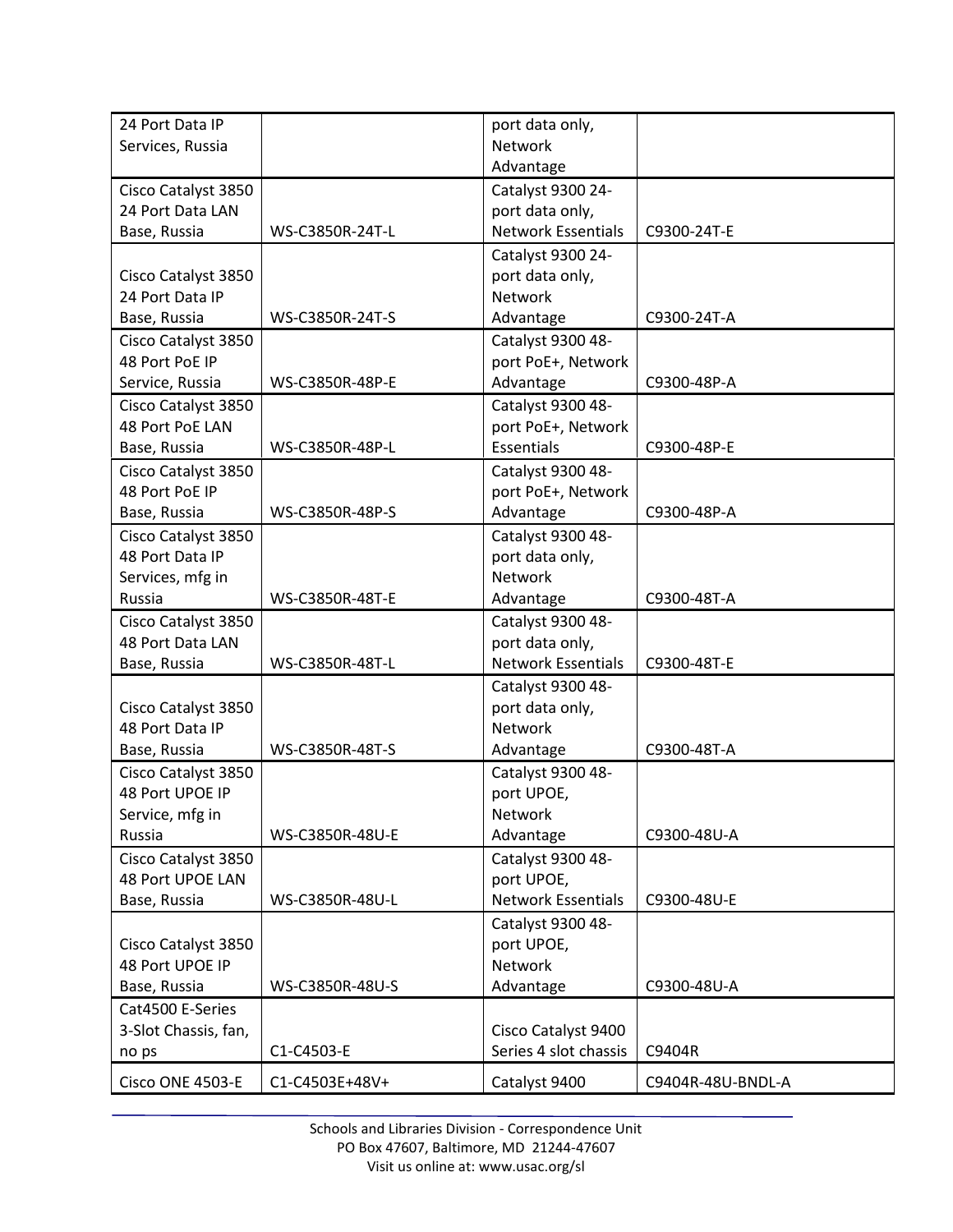| Chassis 1 WS-                |                    | Series 4 slot, Sup,                |                   |
|------------------------------|--------------------|------------------------------------|-------------------|
| X4648-RJ45V+E                |                    | 1xC9400-LC-48U,                    |                   |
| Sup8L-E LAN Base             |                    | <b>DNA-A LIC</b>                   |                   |
| Cisco ONE 4503-E             |                    | Catalyst 9400                      |                   |
| Chassis 1 WS-                |                    | Series 4 slot, Sup,                |                   |
| X4648-RJ45V+E                |                    | 1xC9400-LC-48U,                    |                   |
| Sup8L-E LAN Base             | C1-C4503E+48V+     | <b>DNA-ELIC</b>                    | C9404R-48U-BNDL-E |
| Cisco ONE 4503-E             |                    | Catalyst 9400                      |                   |
| Chassis 1 WS-                |                    | Series 4 slot, Sup,                |                   |
| X4648-RJ45V+E                |                    | 1xC9400-LC-48U,                    |                   |
| Sup7L-E LAN Base             | C1-C4503E-S7L+48V+ | <b>DNA-A LIC</b>                   | C9404R-48U-BNDL-A |
| Cisco ONE 4503-E             |                    | Catalyst 9400                      |                   |
| Chassis 1 WS-                |                    | Series 4 slot, Sup,                |                   |
| X4648-RJ45V+E                |                    | 1xC9400-LC-48U,                    |                   |
| Sup7L-E LAN Base             | C1-C4503E-S7L+48V+ | <b>DNA-ELIC</b>                    | C9404R-48U-BNDL-E |
| Cisco ONE Cat4500            |                    |                                    |                   |
| E-Series 6-Slot              |                    | Cisco Catalyst 9400                |                   |
| Chassis, fan, no ps          | C1-C4506-E         | Series 7 slot chassis              | C9407R            |
| Cisco ONE4506-E              |                    | Catalyst 9400                      |                   |
| Chassis 2x WS-               |                    | Series 7 slot, Sup,                |                   |
| X4648-RJ45V+E                |                    | 2xC9400-LC-48U,                    |                   |
| Sup8L-E LAN Base             | C1-C4506E+96V+     | <b>DNA-A LIC</b>                   | C9407R-96U-BNDL-A |
| Cisco ONE4506-E              |                    | Catalyst 9400                      |                   |
| Chassis 2x WS-               |                    | Series 7 slot, Sup,                |                   |
| X4648-RJ45V+E                |                    | 2xC9400-LC-48U,                    |                   |
| Sup8L-E LAN Base             | C1-C4506E+96V+     | <b>DNA-ELIC</b>                    | C9407R-96U-BNDL-E |
|                              |                    | Catalyst 9400                      |                   |
| Cisco ONE Sup8-E             |                    | Series 7 slot, Sup,                |                   |
| DNA Bundle for 6-            |                    | 2xC9400-LC-48U,                    |                   |
| slot with 2 x mGig           | C1-C4506E-DNA      | <b>DNA-ALIC</b>                    | C9407R-96U-BNDL-A |
| Cisco ONE4506-E              |                    | Catalyst 9400                      |                   |
| Chassis 2x WS-               |                    | Series 7 slot, Sup,                |                   |
| X4648-RJ45V+E                |                    | 2xC9400-LC-48U,                    |                   |
| Sup7L-E LAN Base             | C1-C4506E-S7L+96V+ | <b>DNA-A LIC</b>                   | C9407R-96U-BNDL-A |
| Cisco ONE4506-E              |                    | Catalyst 9400                      |                   |
| Chassis 2x WS-               |                    | Series 7 slot, Sup,                |                   |
| X4648-RJ45V+E                |                    |                                    |                   |
|                              | C1-C4506E-S7L+96V+ | 2xC9400-LC-48U,<br><b>DNA-ELIC</b> | C9407R-96U-BNDL-E |
| Sup7L-E LAN Base             |                    |                                    |                   |
| Cisco ONE<br>Catalyst4500E 7 |                    |                                    |                   |
|                              |                    |                                    |                   |
| slot chassis                 |                    |                                    |                   |
| 48Gbps/slot, fan, no         |                    | Cisco Catalyst 9400                |                   |
| ps                           | C1-C4507R+E        | Series 7 slot chassis              | C9407R            |
| CONE WS-                     |                    | Catalyst 9400                      |                   |
| C4507R+EChassis              | C1-C4507RE+96V+    | Series 7 slot, Sup,                | C9407R-96U-BNDL-A |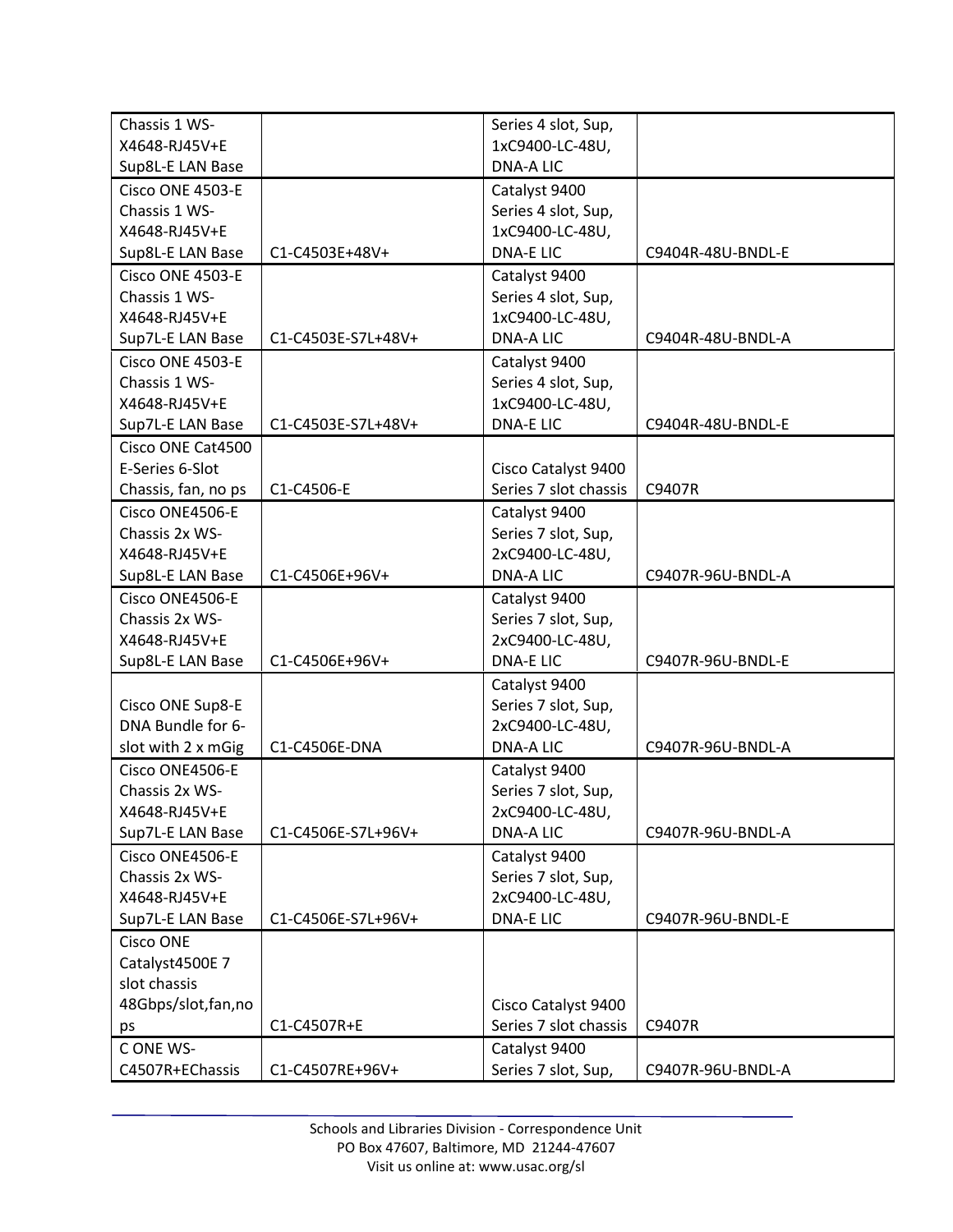| 2x WS-X4648-              |                    | 2xC9400-LC-48U,                     |                   |
|---------------------------|--------------------|-------------------------------------|-------------------|
| RJ45V+E Sup7L-E           |                    | <b>DNA-A LIC</b>                    |                   |
| LANBase                   |                    |                                     |                   |
| CONE WS-                  |                    |                                     |                   |
| C4507R+EChassis           |                    | Catalyst 9400                       |                   |
| 2x WS-X4648-              |                    | Series 7 slot, Sup,                 |                   |
| RJ45V+E Sup7L-E           |                    | 2xC9400-LC-48U,                     |                   |
| LANBase                   | C1-C4507RE+96V+    | <b>DNA-E LIC</b>                    | C9407R-96U-BNDL-E |
|                           |                    | Catalyst 9400                       |                   |
| Cisco ONE Sup8-E          |                    | Series 7 slot, Sup,                 |                   |
| DNA Bundle for 7-         |                    | 2xC9400-LC-48U,                     |                   |
| slot with 2 x mGig        | C1-C4507RE-DNA     | <b>DNA-A LIC</b>                    | C9407R-96U-BNDL-A |
| Cisco ONE Catalyst        |                    |                                     |                   |
| 4500E 10 slot chs         |                    | Cisco Catalyst 9400                 |                   |
| 48Gbps/slot, fan, no      |                    | Series 10 slot                      |                   |
| ps                        | C1-C4510R+E        | chassis                             | C9410R            |
| Cisco ONE Sup8-E          |                    | Catalyst 9400                       |                   |
| DNA Bundle for            |                    | Series 10 slot, Sup,                |                   |
| 10-slot with 2 x          |                    | 2xC9400-LC-48U,                     |                   |
| mGig                      | C1-C4510RE-DNA     | <b>DNA-A LIC</b>                    | C9410R-96U-BNDL-A |
| <b>Cisco ONE</b>          |                    |                                     |                   |
|                           |                    | Catalyst 9400                       |                   |
| 4510R+E Chassis,          |                    | Series 10 slot, Sup,                |                   |
| Two WS-X4748-             |                    | 2xC9400-LC-48U,<br><b>DNA-A LIC</b> |                   |
| RJ45V+E, Sup8-E           | C1-C4510RE-S8+96V+ |                                     | C9410R-96U-BNDL-A |
| <b>Cisco ONE</b>          |                    | Catalyst 9400                       |                   |
| 4510R+E Chassis,          |                    | Series 10 slot, Sup,                |                   |
| Two WS-X4748-             |                    | 2xC9400-LC-48U,                     |                   |
| RJ45V+E, Sup8-E           | C1-C4510RE-S8+96V+ | <b>DNA-E LIC</b>                    | C9410R-96U-BNDL-E |
| <b>Cisco One Catalyst</b> |                    | Cisco Catalyst 9400                 |                   |
| 4500 E-Series             |                    | Series Supervisor                   |                   |
| Supervisor 8-E            | C1-X45-SUP8-E      | 1XL Module                          | C9400-SUP-1XL     |
| <b>Cisco One Catalyst</b> |                    | Cisco Catalyst 9400                 |                   |
| 4500 E-Series             |                    | Series Redundant                    |                   |
| Redundant                 |                    | Supervisor 1XL                      |                   |
| Supervisor 8-E            | C1-X45-SUP8-E/2    | Module                              | C9400-SUP-1XL/2   |
| Cisco One Catalyst        |                    | Cisco Catalyst 9400                 |                   |
| 4500 E-Series             |                    | Series Supervisor 1                 |                   |
| Supervisor 8L-E           | C1-X45-SUP8L-E     | Module                              | C9400-SUP-1       |
| Cisco One Catalyst        |                    | Cisco Catalyst 9400                 |                   |
| 4500 E-Series             |                    | Series Redundant                    |                   |
| Redundant                 |                    | Supervisor 1                        |                   |
| Supervisor 8L-E           | C1-X45-SUP8L-E/2   | Module                              | C9400-SUP-1/2     |
| SUP8E and MGIG            |                    | Catalyst 9400                       |                   |
| upgrade for 10 slot       |                    | Series 2xC9400-LC-                  |                   |
| chassis bundle (96        | C4500-10R-S8E-MGIG | 48UX for Bundle                     | C9400-LC-48UX-B   |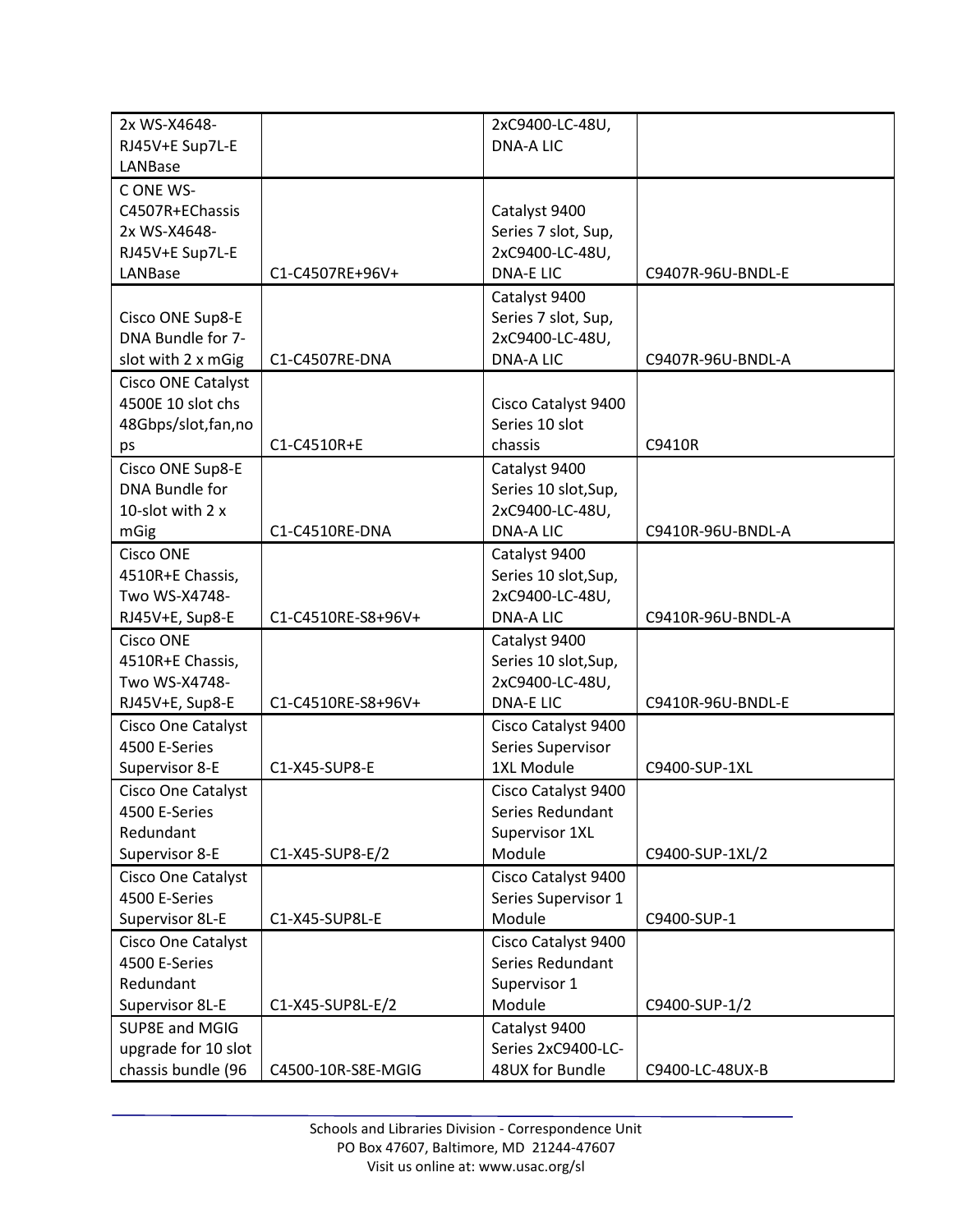| ports)                         |                    | Select                                     |                 |
|--------------------------------|--------------------|--------------------------------------------|-----------------|
| SUP8E and MGIG                 |                    | Cisco Catalyst 9400                        |                 |
| upgrade for 10 slot            |                    | Series Sup-1XL                             |                 |
| chassis bundle (96             |                    | <b>Bundle Select</b><br>Option             | C9400-SUP-1XL-B |
| ports)<br>SUP8E and MGIG       | C4500-10R-S8E-MGIG |                                            |                 |
| upgrade for 3 slot             |                    | Catalyst 9400<br>Series 2xC9400-LC-        |                 |
| chassis bundle (48             |                    | 48UX for Bundle                            |                 |
| ports)                         | C4500E-3NR-8E-MGIG | Select                                     | C9400-LC-48UX-B |
| SUP8E and MGIG                 |                    | Cisco Catalyst 9400                        |                 |
| upgrade for 3 slot             |                    | Series Sup-1XL                             |                 |
| chassis bundle (48             |                    | <b>Bundle Select</b>                       |                 |
| ports)                         | C4500E-3NR-8E-MGIG | Option                                     | C9400-SUP-1XL-B |
| Sup8-E and WS-                 |                    | Cisco Catalyst 9400                        |                 |
| X4748-RJ45V+E                  |                    | Series 2xC9400-LC-                         |                 |
| Upgrade for                    |                    | 48P for Bundle                             |                 |
| <b>Bundle</b>                  | C4500E-3NR-8E-POE+ | Select                                     | C9400-LC-48P-B  |
| Sup8-E and WS-                 |                    | Cisco Catalyst 9400                        |                 |
| X4748-RJ45V+E                  |                    | Series Sup-1XL                             |                 |
| Upgrade for                    |                    | <b>Bundle Select</b>                       |                 |
| <b>Bundle</b>                  | C4500E-3NR-8E-POE+ | Option                                     | C9400-SUP-1XL-B |
| SUP8-E AND WS-                 |                    | Cisco Catalyst 9400                        |                 |
| X4748-UPOE+E                   |                    | Series 2xC9400-LC-                         |                 |
| <b>UPGRADE FOR 3</b>           |                    | 48U for Bundle                             |                 |
| <b>SLOT BUNDLE</b>             | C4500E-3NR-8E-UPOE | Select                                     | C9400-LC-48U-B  |
| SUP8-E AND WS-<br>X4748-UPOE+E |                    | Cisco Catalyst 9400<br>Series Supervisor-1 |                 |
| <b>UPGRADE FOR 3</b>           |                    | <b>Bundle Select</b>                       |                 |
| <b>SLOT BUNDLE</b>             | C4500E-3NR-8E-UPOE | Option                                     | C9400-SUP-1-B   |
| Sup8L-E and 1 x                |                    | Cisco Catalyst 9400                        |                 |
| WS-4748-RJ45V+E                |                    | Series 2xC9400-LC-                         |                 |
| upgrade for 3-slot             |                    | 48P for Bundle                             |                 |
| bundle                         | C4500E-3NR-8L-4748 | Select                                     | C9400-LC-48P-B  |
| Sup8L-E and 1 x                |                    | Cisco Catalyst 9400                        |                 |
| WS-4748-RJ45V+E                |                    | Series Supervisor-1                        |                 |
| upgrade for 3-slot             |                    | <b>Bundle Select</b>                       |                 |
| bundle                         | C4500E-3NR-8L-4748 | Option                                     | C9400-SUP-1-B   |
| SUP8LE and MGIG                |                    | Catalyst 9400                              |                 |
| upgrade for 3 slot             |                    | Series 2xC9400-LC-                         |                 |
| chassis bundle (48             |                    | 48UX for Bundle                            |                 |
| ports)                         | C4500E-3NR-8L-MGIG | Select                                     | C9400-LC-48UX-B |
| SUP8LE and MGIG                |                    | Cisco Catalyst 9400                        |                 |
| upgrade for 3 slot             |                    | Series Supervisor-1                        |                 |
| chassis bundle (48             |                    | <b>Bundle Select</b>                       |                 |
| ports)                         | C4500E-3NR-8L-MGIG | Option                                     | C9400-SUP-1-B   |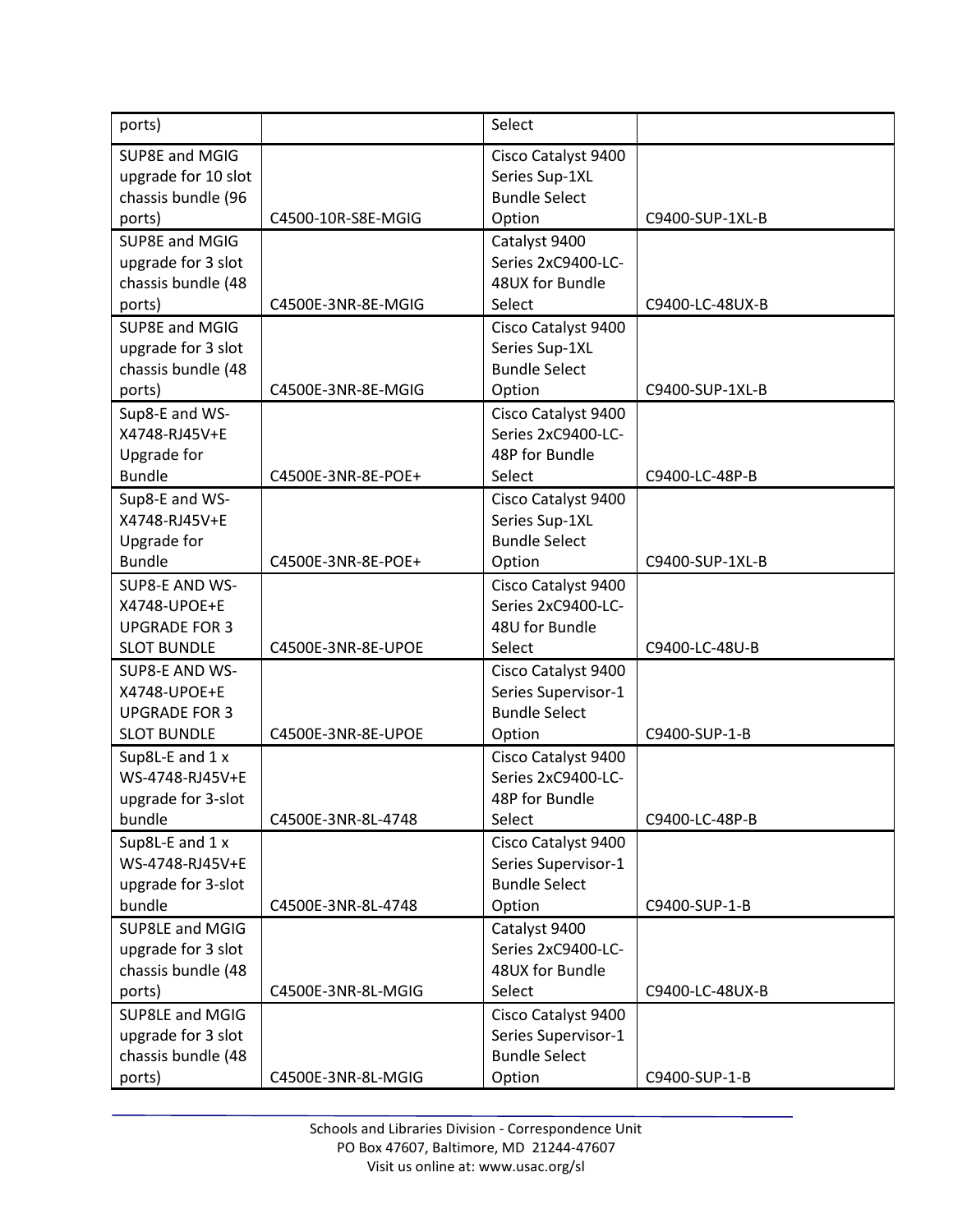| SUP8L-E AND WS-      |                    | Cisco Catalyst 9400  |                 |
|----------------------|--------------------|----------------------|-----------------|
| X4748-UPOE+E         |                    | Series 2xC9400-LC-   |                 |
| <b>UPGRADE FOR 3</b> |                    | 48U for Bundle       |                 |
| <b>SLOT BUNDLE</b>   | C4500E-3NR-8L-UPOE | Select               | C9400-LC-48U-B  |
| SUP8L-E AND WS-      |                    | Cisco Catalyst 9400  |                 |
| X4748-UPOE+E         |                    | Series Supervisor-1  |                 |
| <b>UPGRADE FOR 3</b> |                    | <b>Bundle Select</b> |                 |
| <b>SLOT BUNDLE</b>   | C4500E-3NR-8L-UPOE | Option               | C9400-SUP-1-B   |
| SUP8E and MGIG       |                    | Catalyst 9400        |                 |
| upgrade for 6 slot   |                    | Series 2xC9400-LC-   |                 |
| chassis bundle (96   |                    | 48UX for Bundle      |                 |
| ports)               | C4500E-6NR-8E-MGIG | Select               | C9400-LC-48UX-B |
| SUP8E and MGIG       |                    | Cisco Catalyst 9400  |                 |
| upgrade for 6 slot   |                    | Series Sup-1XL       |                 |
| chassis bundle (96   |                    | <b>Bundle Select</b> |                 |
| ports)               | C4500E-6NR-8E-MGIG | Option               | C9400-SUP-1XL-B |
| Sup8-E and WS-       |                    | Cisco Catalyst 9400  |                 |
| X4748-RJ45V+E        |                    | Series 2xC9400-LC-   |                 |
| Upgrade for          |                    | 48P for Bundle       |                 |
| <b>Bundle</b>        | C4500E-6NR-8E-POE+ | Select               | C9400-LC-48P-B  |
| Sup8-E and WS-       |                    | Cisco Catalyst 9400  |                 |
| X4748-RJ45V+E        |                    | Series Sup-1XL       |                 |
| Upgrade for          |                    | <b>Bundle Select</b> |                 |
| <b>Bundle</b>        | C4500E-6NR-8E-POE+ | Option               | C9400-SUP-1XL-B |
| SUP8-E AND WS-       |                    | Cisco Catalyst 9400  |                 |
| X4748-UPOE+E         |                    | Series 2xC9400-LC-   |                 |
| <b>UPGRADE FOR 6</b> |                    | 48U for Bundle       |                 |
| <b>SLOT BUNDLE</b>   | C4500E-6NR-8E-UPOE | Select               | C9400-LC-48U-B  |
| SUP8-E AND WS-       |                    | Cisco Catalyst 9400  |                 |
| X4748-UPOE+E         |                    | Series Sup-1XL       |                 |
| <b>UPGRADE FOR 6</b> |                    | <b>Bundle Select</b> |                 |
| <b>SLOT BUNDLE</b>   | C4500E-6NR-8E-UPOE | Option               | C9400-SUP-1XL-B |
| Sup8L-E and 2x       |                    | Cisco Catalyst 9400  |                 |
| WS-4748-RJ45V+E      |                    | Series 2xC9400-LC-   |                 |
| upgrade for 6-slot   |                    | 48P for Bundle       |                 |
| bundle               | C4500E-6NR-8L-4748 | Select               | C9400-LC-48P-B  |
| Sup8L-E and 2x       |                    | Cisco Catalyst 9400  |                 |
| WS-4748-RJ45V+E      |                    | Series Supervisor-1  |                 |
| upgrade for 6-slot   |                    | <b>Bundle Select</b> |                 |
| bundle               | C4500E-6NR-8L-4748 | Option               | C9400-SUP-1-B   |
| SUP8LE and MGIG      |                    | Catalyst 9400        |                 |
| upgrade for 6 slot   |                    | Series 2xC9400-LC-   |                 |
| chassis bundle (96   |                    | 48UX for Bundle      |                 |
| ports)               | C4500E-6NR-8L-MGIG | Select               | C9400-LC-48UX-B |
| SUP8LE and MGIG      | C4500E-6NR-8L-MGIG | Cisco Catalyst 9400  | C9400-SUP-1-B   |
|                      |                    |                      |                 |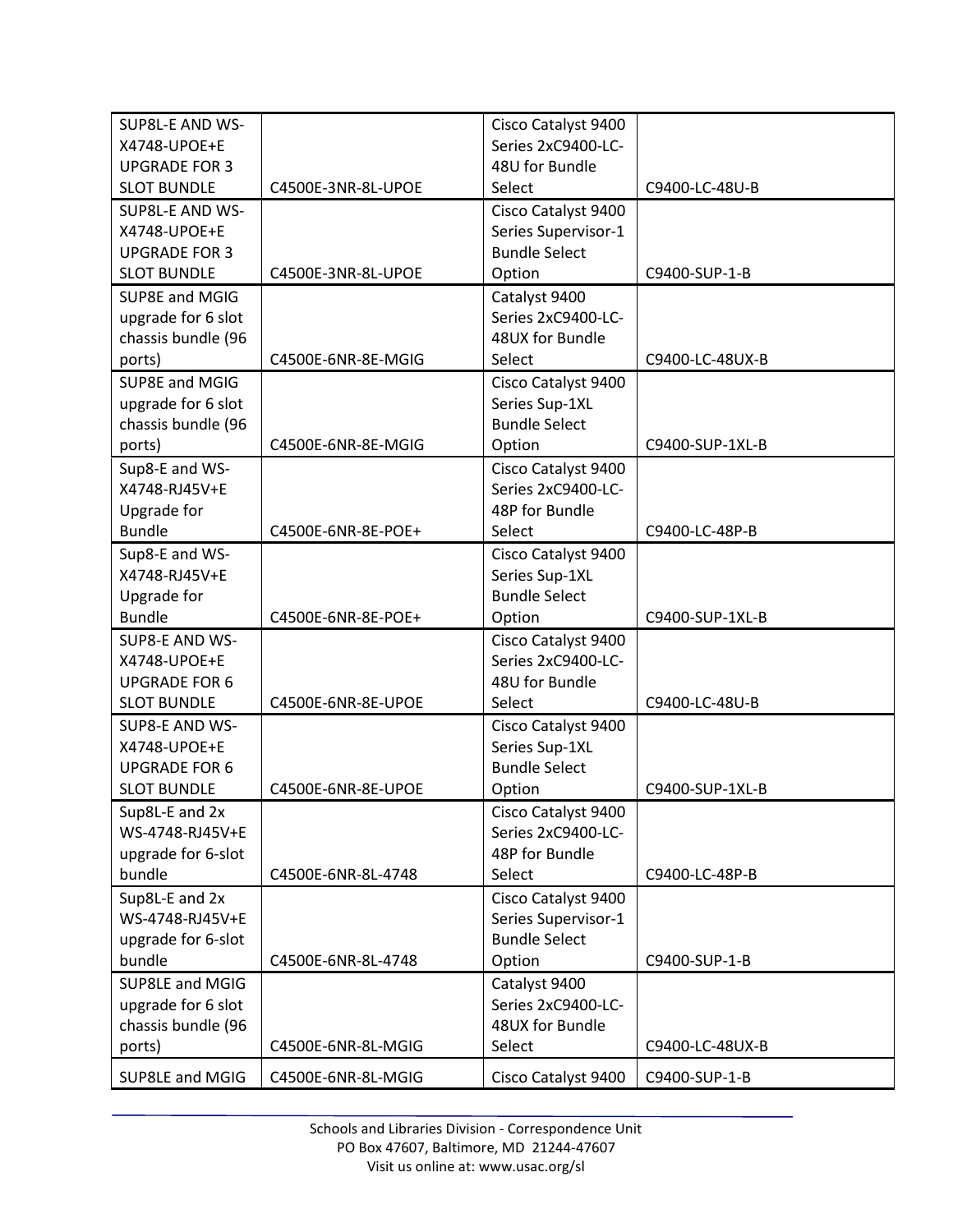| upgrade for 6 slot                   |                    | Series Supervisor-1                       |                 |
|--------------------------------------|--------------------|-------------------------------------------|-----------------|
| chassis bundle (96                   |                    | <b>Bundle Select</b>                      |                 |
| ports)                               |                    | Option                                    |                 |
| SUP8L-E AND WS-                      |                    | Cisco Catalyst 9400                       |                 |
| X4748-UPOE+E                         |                    | Series 2xC9400-LC-                        |                 |
| <b>UPGRADE FOR 6</b>                 |                    | 48U for Bundle                            |                 |
| <b>SLOT BUNDLE</b>                   | C4500E-6NR-8L-UPOE | Select                                    | C9400-LC-48U-B  |
| SUP8L-E AND WS-                      |                    | Cisco Catalyst 9400                       |                 |
| X4748-UPOE+E                         |                    | Series Supervisor-1                       |                 |
| <b>UPGRADE FOR 6</b>                 |                    | <b>Bundle Select</b>                      |                 |
| <b>SLOT BUNDLE</b>                   | C4500E-6NR-8L-UPOE | Option                                    | C9400-SUP-1-B   |
| SUP8E and MGIG                       |                    | Catalyst 9400                             |                 |
| upgrade for 7 slot                   |                    | Series 2xC9400-LC-                        |                 |
| chassis bundle (96                   |                    | 48UX for Bundle                           |                 |
| ports)                               | C4500E-7R-S8E-MGIG | Select                                    | C9400-LC-48UX-B |
| SUP8E and MGIG                       |                    | Cisco Catalyst 9400                       |                 |
| upgrade for 7 slot                   |                    | Series Sup-1XL                            |                 |
| chassis bundle (96                   |                    | <b>Bundle Select</b>                      |                 |
| ports)                               | C4500E-7R-S8E-MGIG | Option                                    | C9400-SUP-1XL-B |
| Sup8-E and WS-                       |                    |                                           |                 |
| X4748-RJ45V+E                        |                    | Cisco Catalyst 9400<br>Series 2xC9400-LC- |                 |
|                                      |                    | 48P for Bundle                            |                 |
| Upgrade for<br><b>Bundle</b>         | C4500E-7R-S8E-POE+ | Select                                    | C9400-LC-48P-B  |
|                                      |                    |                                           |                 |
| Sup8-E and WS-<br>X4748-RJ45V+E      |                    | Cisco Catalyst 9400<br>Series Sup-1XL     |                 |
| Upgrade for                          |                    | <b>Bundle Select</b>                      |                 |
| <b>Bundle</b>                        | C4500E-7R-S8E-POE+ | Option                                    | C9400-SUP-1XL-B |
| SUP8-E AND WS-                       |                    |                                           |                 |
| X4748-UPOE+E                         |                    | Cisco Catalyst 9400<br>Series 2xC9400-LC- |                 |
| <b>UPGRADE FOR 7</b>                 |                    | 48U for Bundle                            |                 |
| <b>SLOT BUNDLE</b>                   | C4500E-7R-S8E-UPOE | Select                                    | C9400-LC-48U-B  |
|                                      |                    |                                           |                 |
| SUP8-E AND WS-                       |                    | Cisco Catalyst 9400                       |                 |
| X4748-UPOE+E<br><b>UPGRADE FOR 7</b> |                    | Series Sup-1XL<br><b>Bundle Select</b>    |                 |
| <b>SLOT BUNDLE</b>                   | C4500E-7R-S8E-UPOE | Option                                    | C9400-SUP-1XL-B |
|                                      |                    |                                           |                 |
| Sup8L-E and 2x                       |                    | Cisco Catalyst 9400                       |                 |
| WS-4748-RJ45V+E                      |                    | Series 2xC9400-LC-                        |                 |
| upgrade for 7-slot<br>bundle         |                    | 48P for Bundle                            |                 |
|                                      | C4500E-7R-S8L-4748 | Select                                    | C9400-LC-48P-B  |
| Sup8L-E and 2x                       |                    | Cisco Catalyst 9400                       |                 |
| WS-4748-RJ45V+E                      |                    | Series Supervisor-1                       |                 |
| upgrade for 7-slot                   |                    | <b>Bundle Select</b>                      |                 |
| bundle                               | C4500E-7R-S8L-4748 | Option                                    | C9400-SUP-1-B   |
| SUP8LE and MGIG                      |                    | Catalyst 9400                             |                 |
| upgrade for 7 slot                   | C4500E-7R-S8L-MGIG | Series 2xC9400-LC-                        | C9400-LC-48UX-B |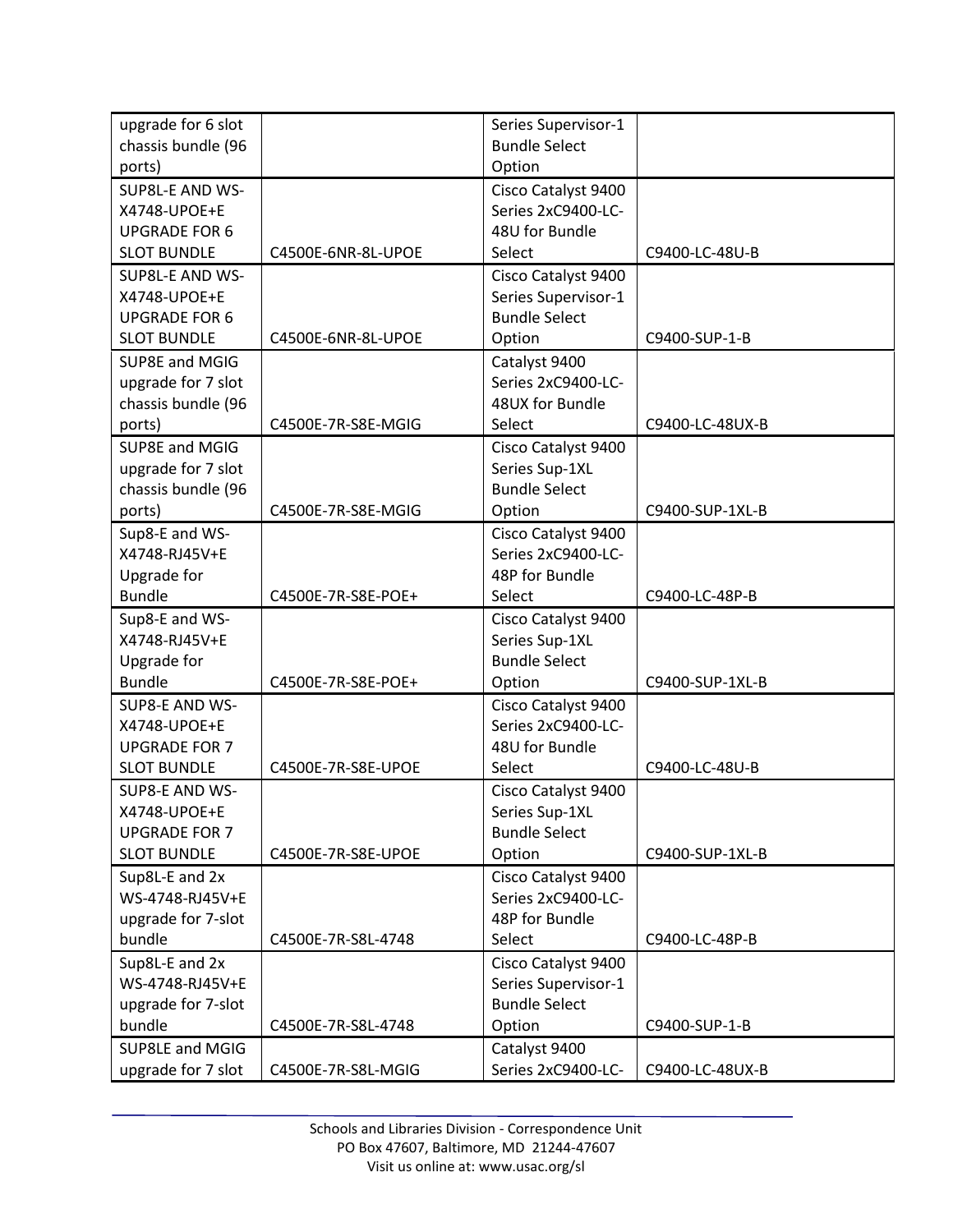| chassis bundle (96   |                    | 48UX for Bundle      |                 |
|----------------------|--------------------|----------------------|-----------------|
| ports)               |                    | Select               |                 |
| SUP8LE and MGIG      |                    | Cisco Catalyst 9400  |                 |
| upgrade for 7 slot   |                    | Series Supervisor-1  |                 |
| chassis bundle (96   |                    | <b>Bundle Select</b> |                 |
| ports)               | C4500E-7R-S8L-MGIG | Option               | C9400-SUP-1-B   |
| SUP8L-E AND WS-      |                    | Cisco Catalyst 9400  |                 |
| X4748-UPOE+E         |                    | Series 2xC9400-LC-   |                 |
| <b>UPGRADE FOR 7</b> |                    | 48U for Bundle       |                 |
| <b>SLOT BUNDLE</b>   | C4500E-7R-S8L-UPOE | Select               | C9400-LC-48U-B  |
| SUP8L-E AND WS-      |                    | Cisco Catalyst 9400  |                 |
| X4748-UPOE+E         |                    | Series Supervisor-1  |                 |
| <b>UPGRADE FOR 7</b> |                    | <b>Bundle Select</b> |                 |
| <b>SLOT BUNDLE</b>   | C4500E-7R-S8L-UPOE | Option               | C9400-SUP-1-B   |
|                      |                    | Catalyst 9400        |                 |
| Sup8E and MGIG       |                    | Series 2xC9400-LC-   |                 |
| Upgrade PID for      |                    | 48UX for Bundle      |                 |
| <b>SDA Bundle</b>    | C4500E-8E-MGIG     | Select               | C9400-LC-48UX-B |
|                      |                    | Cisco Catalyst 9400  |                 |
| Sup8E and MGIG       |                    | Series Sup-1XL       |                 |
| Upgrade PID for      |                    | <b>Bundle Select</b> |                 |
| SDA Bundle           | C4500E-8E-MGIG     | Option               | C9400-SUP-1XL-B |
| Sup8-E and WS-       |                    | Cisco Catalyst 9400  |                 |
| X4748-RJ45-E         |                    | Series 2xC9400-LC-   |                 |
| upgrade for data     |                    | 48U for Bundle       |                 |
| bundle               | C4500E-S8E-RJ45    | Select               | C9400-LC-48U-B  |
| Sup8-E and WS-       |                    | Cisco Catalyst 9400  |                 |
| X4748-RJ45-E         |                    | Series Sup-1XL       |                 |
| upgrade for data     |                    | <b>Bundle Select</b> |                 |
| bundle               | C4500E-S8E-RJ45    | Option               | C9400-SUP-1XL-B |
| Default WS-X45-      |                    | Cisco Catalyst 9400  |                 |
| SUP8E with dual      |                    | Series 48-Port       |                 |
| ME-X4748-SFP-E       |                    | Gigabit              |                 |
| <b>Bundle</b>        | C4500E-S8E-SFP-DEF | Ethernet(SFP)        | C9400-LC-48S    |
| Sup8L-E and WS-      |                    | Cisco Catalyst 9400  |                 |
| X4748-RJ45-E         |                    | Series 2xC9400-LC-   |                 |
| upgrade for data     |                    | 48U for Bundle       |                 |
| bundle               | C4500E-S8L-RJ45    | Select               | C9400-LC-48U-B  |
| Sup8L-E and WS-      |                    | Cisco Catalyst 9400  |                 |
| X4748-RJ45-E         |                    | Series Supervisor-1  |                 |
| upgrade for data     |                    | <b>Bundle Select</b> |                 |
| bundle               | C4500E-S8L-RJ45    | Option               | C9400-SUP-1-B   |
| Upgrade WS-X45-      |                    | Cisco Catalyst 9400  |                 |
| SUP8E with dual      |                    | Series 48-Port       |                 |
| ME-X4748-SFP-E       | C4500E-S8L-S8-SFP  | Gigabit              | C9400-LC-48S    |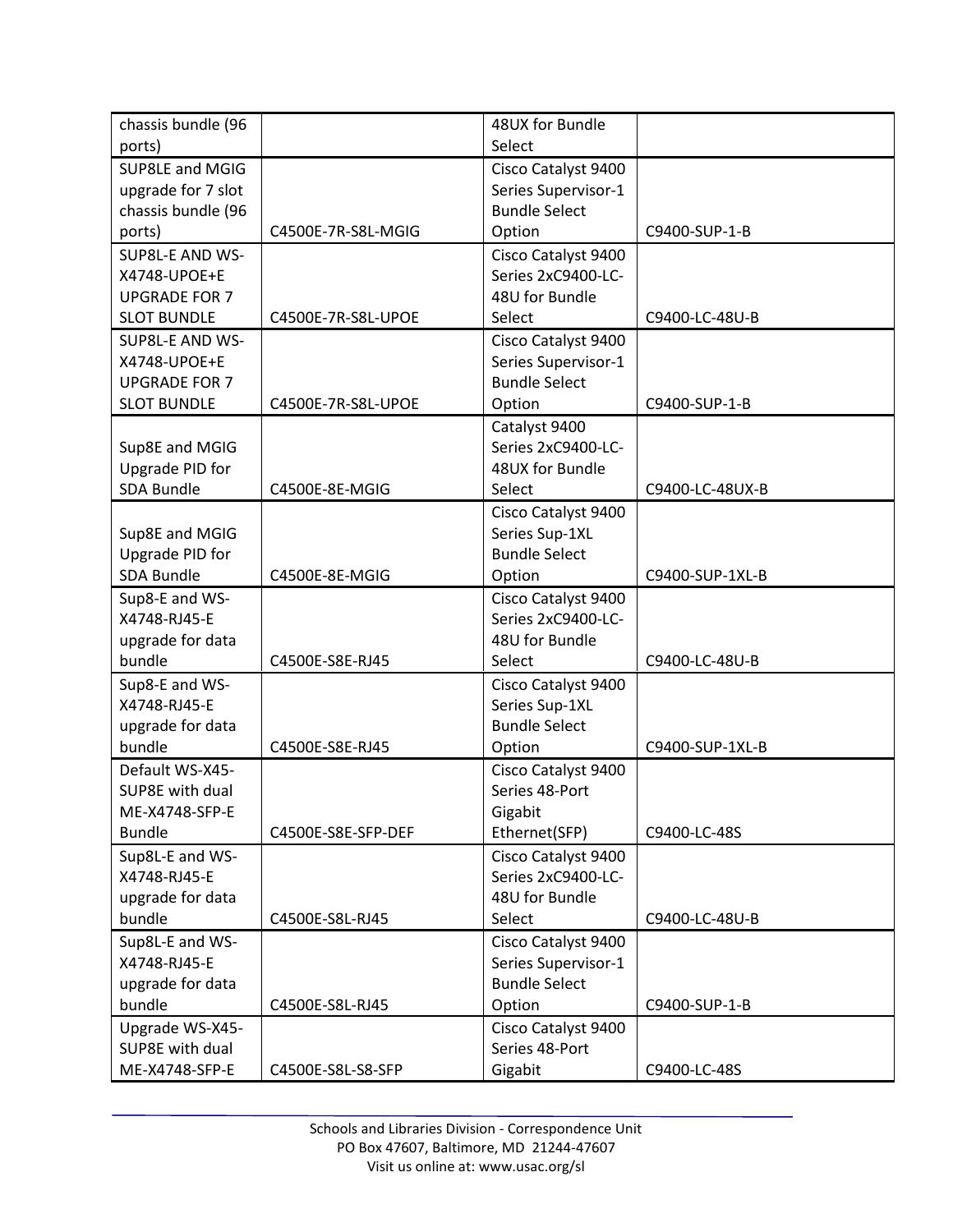| <b>Bundle</b>                       |                    | Ethernet(SFP)                         |                 |
|-------------------------------------|--------------------|---------------------------------------|-----------------|
| Default WS-X45-                     |                    | Cisco Catalyst 9400                   |                 |
| SUP8L-E with dual                   |                    | Series 24-Port 10                     |                 |
| WS-X4712-SFP+E<br><b>Bundle</b>     | C4500E-S8L-SFP+    | Gigabit<br>Ethernet(SFP+)             | C9400-LC-24XS   |
| Default WS-X45-                     |                    | Cisco Catalyst 9400                   |                 |
| SUP8L-E with dual                   |                    | Series 48-Port                        |                 |
| ME-X4748-SFP-E                      |                    | Gigabit                               |                 |
| <b>Bundle</b>                       | C4500E-S8L-SFP-DEF | Ethernet(SFP)                         | C9400-LC-48S    |
| Default WS-X45-                     |                    | Cisco Catalyst 9400                   |                 |
| SUP8-E with WS-                     |                    | Series 2xC9400-LC-                    |                 |
| X4748-RJ45V+E                       |                    | 48P for Bundle                        |                 |
| <b>Bundle</b>                       | C4510RE-S8-DEFAULT | Select                                | C9400-LC-48P-B  |
| Default WS-X45-                     |                    | Cisco Catalyst 9400                   |                 |
| SUP8-E with WS-                     |                    | Series Sup-1XL                        |                 |
| X4748-RJ45V+E                       |                    | <b>Bundle Select</b>                  |                 |
| <b>Bundle</b>                       | C4510RE-S8-DEFAULT | Option                                | C9400-SUP-1XL-B |
| MGIG Upgrade for<br>10 slot chassis |                    | Catalyst 9400<br>Series 2xC9400-LC-   |                 |
| bundle(96 UPOE                      |                    | 48UX for Bundle                       |                 |
| with 24mGIG)                        | C4510RE-S8-MGIG    | Select                                | C9400-LC-48UX-B |
| MGIG Upgrade for                    |                    | Cisco Catalyst 9400                   |                 |
| 10 slot chassis                     |                    | Series Sup-1XL                        |                 |
| bundle(96 UPOE                      |                    | <b>Bundle Select</b>                  |                 |
| with 24mGIG)                        | C4510RE-S8-MGIG    | Option                                | C9400-SUP-1XL-B |
|                                     |                    | Cisco Catalyst 9400                   |                 |
|                                     |                    | Series 2xC9400-LC-                    |                 |
| WS-X4748-UPOE+E                     |                    | 48U for Bundle                        |                 |
| Upgrade                             | C4510RE-S8-UPOE    | Select                                | C9400-LC-48U-B  |
|                                     |                    | Cisco Catalyst 9400                   |                 |
|                                     |                    | Series Sup-1XL                        |                 |
| WS-X4748-UPOE+E                     |                    | <b>Bundle Select</b>                  |                 |
| Upgrade                             | C4510RE-S8-UPOE    | Option                                | C9400-SUP-1XL-B |
| 80 Port GE CSFP                     |                    | Cisco Catalyst 9400<br>Series 48-Port |                 |
| FTTx, 2BX-D CSFP                    |                    | Gigabit                               |                 |
| bundle mandatory                    | ME-X4640-CSFP-E    | Ethernet(SFP)                         | C9400-LC-48S    |
|                                     |                    | Cisco Catalyst 9400                   |                 |
| 80 Port GE CSFP                     |                    | Series 48-Port                        |                 |
| FTTx, 2BX-D CSFP                    |                    | Gigabit                               |                 |
| bundle mandatory                    | ME-X4640-CSFP-E=   | Ethernet(SFP)                         | C9400-LC-48S=   |
| Catalyst 4500 E-                    |                    | Cisco Catalyst 9400                   |                 |
| Series 12-Port                      |                    | Series 24-Port 10                     |                 |
| 10GbE (SFP+)                        |                    | Gigabit                               |                 |
| <b>Bundle Line Card</b>             | ME-X4712-SFP+E     | Ethernet(SFP+)                        | C9400-LC-24XS   |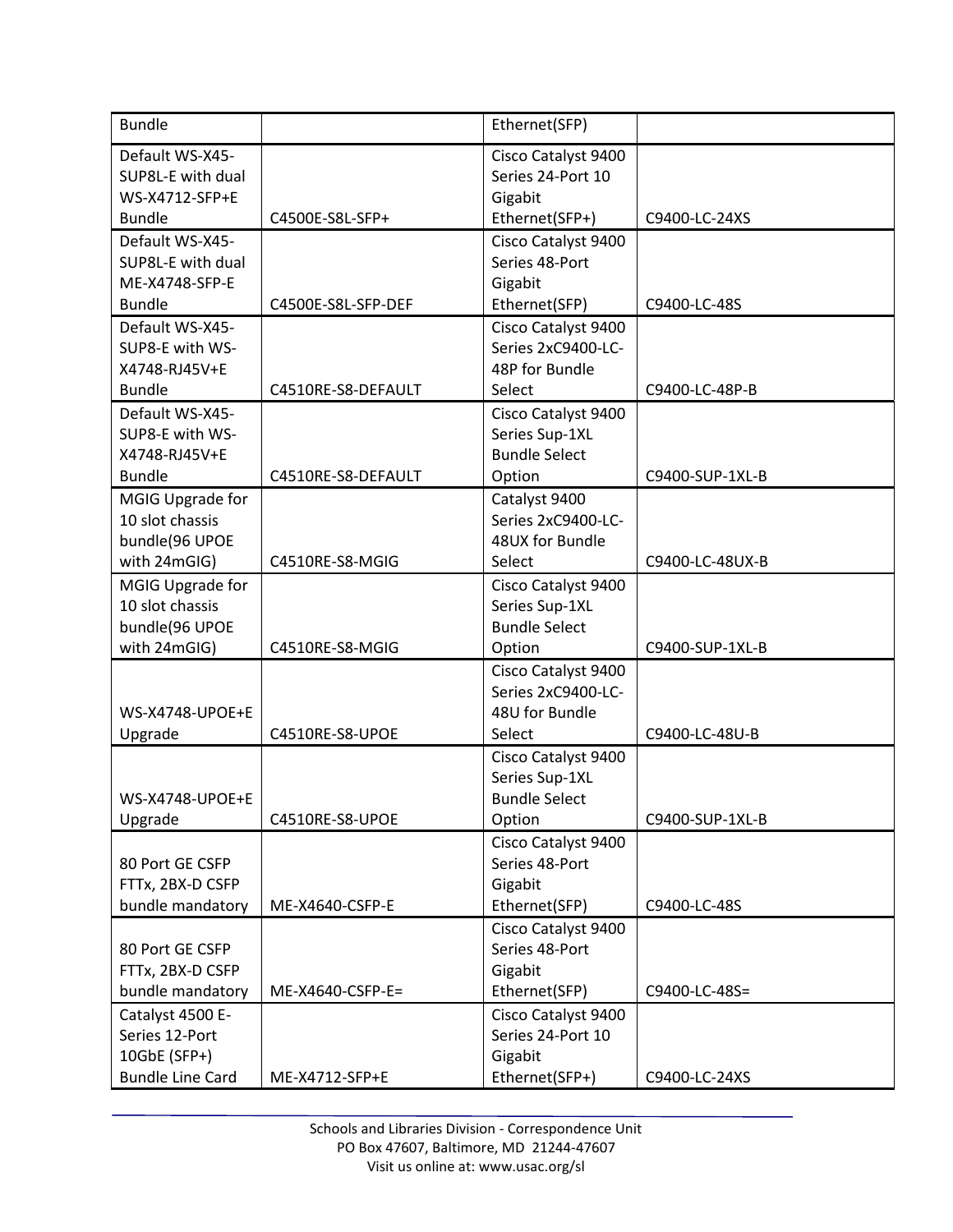|                    |                   | Cisco Catalyst 9400 |                   |
|--------------------|-------------------|---------------------|-------------------|
| 48 Port GE SFP     |                   | Series 48-Port      |                   |
| FTTx Module, BX-D  |                   | Gigabit             |                   |
| SFPs mandatory     | ME-X4748-GB-BDL=  | Ethernet(SFP)       | C9400-LC-48S=     |
|                    |                   | Cisco Catalyst 9400 |                   |
| Catalyst 4500 E-   |                   | Series 48-Port      |                   |
| Series 48-Port GE  |                   | Gigabit             |                   |
| (SFP) Bundle PID   | ME-X4748-SFP-E    | Ethernet(SFP)       | C9400-LC-48S=     |
| Catalyst 4500      |                   | Cisco Catalyst 9400 |                   |
| 1000W AC Power     |                   | Series 2100W AC     |                   |
| Supply (Data Only) | PWR-C45-1000AC    | Power Supply        | C9400-PWR-2100AC  |
| Catalyst 4500      |                   |                     |                   |
| 1000W AC Power     |                   |                     |                   |
| Supply             |                   | Cisco Catalyst 9400 |                   |
| Redundant(Data     |                   | Series 2100W AC     |                   |
| Only)              | PWR-C45-1000AC/2  | Power Supply        | C9400-PWR-2100AC  |
| Catalyst 4500      |                   | Cisco Catalyst 9400 |                   |
| 1000W AC Power     |                   | Series 2100W AC     |                   |
| Supply (Data Only) |                   | Power               |                   |
| Spare              | PWR-C45-1000AC=   | Supply(Spare)       | C9400-PWR-2100AC= |
| Catalyst 4500      |                   |                     |                   |
| 1300W AC Power     |                   | Cisco Catalyst 9400 |                   |
| Supply (Data and   |                   | Series 2100W AC     |                   |
| PoE)               | PWR-C45-1300ACV   | Power Supply        | C9400-PWR-2100AC  |
| Catalyst 4500      |                   |                     |                   |
| 1300W AC Power     |                   | Cisco Catalyst 9400 |                   |
| Supply (Data and   |                   | Series 2100W AC     |                   |
| PoE)               | PWR-C45-1300ACV/2 | Power Supply        | C9400-PWR-2100AC  |
| Catalyst 4500      |                   | Cisco Catalyst 9400 |                   |
| 1300W AC Power     |                   | Series 2100W AC     |                   |
| Supply (Data and   |                   | Power               |                   |
| PoE)               | PWR-C45-1300ACV=  | Supply(Spare)       | C9400-PWR-2100AC= |
| Catalyst 4500      |                   | Cisco Catalyst 9400 |                   |
| 1400W AC Power     |                   | Series 2100W AC     |                   |
| Supply (Data Only) | PWR-C45-1400AC    | Power Supply        | C9400-PWR-2100AC  |
| Catalyst 4500      |                   |                     |                   |
| 1400W AC Power     |                   |                     |                   |
| Supply             |                   | Cisco Catalyst 9400 |                   |
| Redundant(Data     |                   | Series 2100W AC     |                   |
| Only)              | PWR-C45-1400AC/2  | Power Supply        | C9400-PWR-2100AC  |
| Catalyst 4500      |                   | Cisco Catalyst 9400 |                   |
| 1400W AC Power     |                   | Series 2100W AC     |                   |
| Supply (Data       |                   | Power               |                   |
| Only)(Spare)       | PWR-C45-1400AC=   | Supply(Spare)       | C9400-PWR-2100AC= |
| C4500 1400W DC     | PWR-C45-1400DC    | Cisco Catalyst 9400 | C9400-PWR-3200DC  |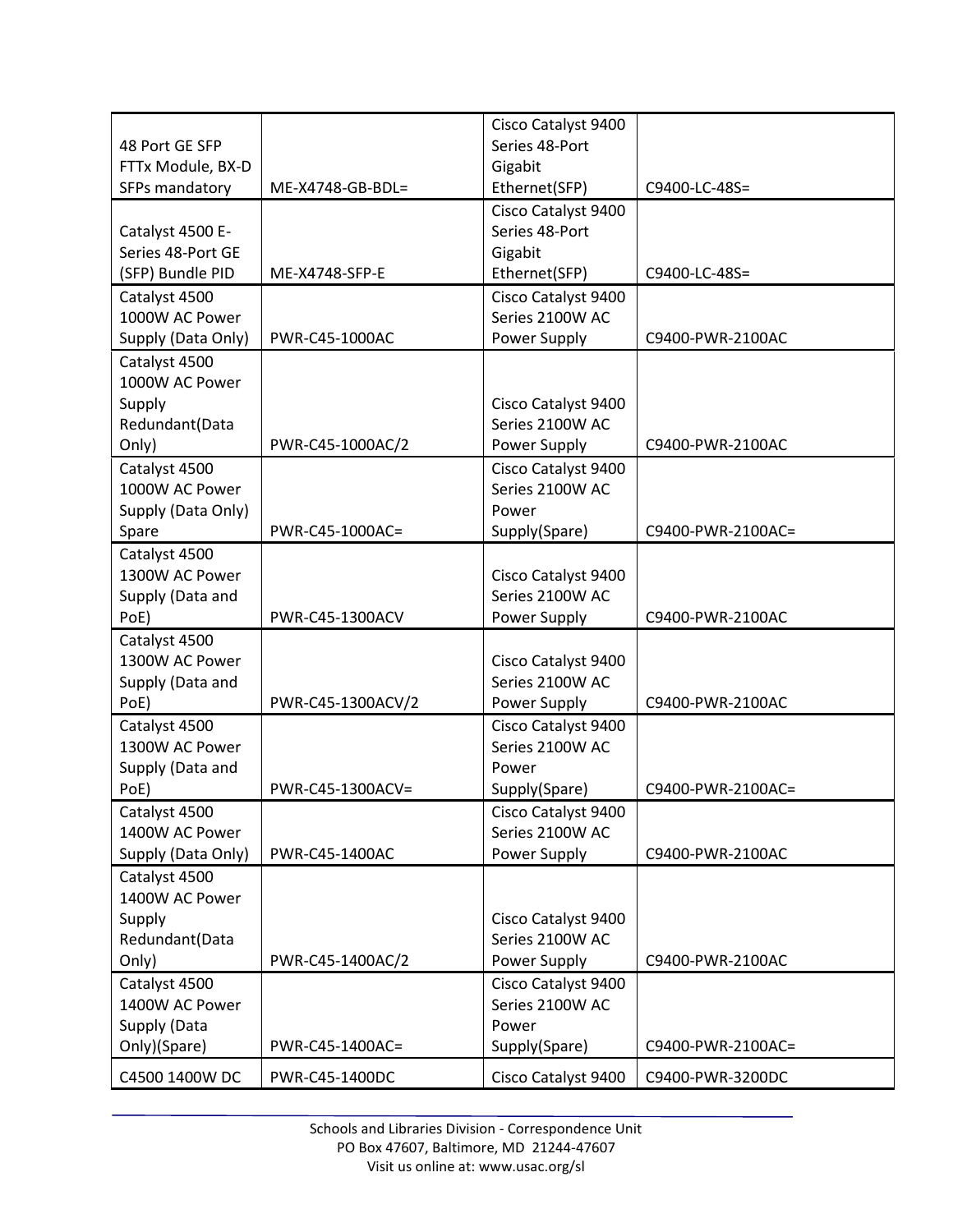| Triple Input SP   |                    | Series 3200W DC     |                   |
|-------------------|--------------------|---------------------|-------------------|
| Power Supply-data |                    | Power Supply        |                   |
| only              |                    |                     |                   |
| Catalyst 4500     |                    | Cisco Catalyst 9400 |                   |
| 1400W DC Power    |                    | Series 3200W DC     |                   |
| Supply w/Int PEM  | PWR-C45-1400DC-P   | Power Supply        | C9400-PWR-3200DC  |
| Catalyst 4500     |                    |                     |                   |
| 1400W DC Power    |                    | Cisco Catalyst 9400 |                   |
| Supply Redundant  |                    | Series 3200W DC     |                   |
| w/Int PEM         | PWR-C45-1400DC-P/2 | Power Supply        | C9400-PWR-3200DC  |
| Catalyst 4500     |                    |                     |                   |
| 1400W DC Power    |                    | Cisco Catalyst 9400 |                   |
| Supply w/Int PEM  |                    | Series 3200W DC     |                   |
| (Spare)           | PWR-C45-1400DC-P=  | Power Supply        | C9400-PWR-3200DC= |
| C4500 1400W DC    |                    |                     |                   |
| Triple Input SP   |                    | Cisco Catalyst 9400 |                   |
| Power Supply-data |                    | Series 3200W DC     |                   |
| only              | PWR-C45-1400DC/2   | Power Supply        | C9400-PWR-3200DC  |
| C4500 1400W DC    |                    |                     |                   |
| Triple Input SP   |                    | Cisco Catalyst 9400 |                   |
| Power Supply-data |                    | Series 3200W DC     |                   |
| only              | PWR-C45-1400DC=    | Power Supply        | C9400-PWR-3200DC= |
| Catalyst 4500     |                    |                     |                   |
| 2800W AC Power    |                    | Cisco Catalyst 9400 |                   |
| Supply (Data and  |                    | Series 3200W AC     |                   |
| PoE)              | PWR-C45-2800ACV    | Power Supply        | C9400-PWR-3200AC  |
| Catalyst 4500     |                    |                     |                   |
| 2800W AC Power    |                    | Cisco Catalyst 9400 |                   |
| Supply (Data and  |                    | Series 3200W AC     |                   |
| PoE)              | PWR-C45-2800ACV/2  | Power Supply        | C9400-PWR-3200AC  |
| Catalyst 4500     |                    |                     |                   |
| 2800W AC Power    |                    | Cisco Catalyst 9400 |                   |
| Supply (Data and  |                    | Series 3200W AC     |                   |
| PoE)              | PWR-C45-2800ACV=   | Power Supply        | C9400-PWR-3200AC= |
| Catalyst 4500     |                    |                     |                   |
| 4200W AC dual     |                    |                     |                   |
| input Power       |                    | Cisco Catalyst 9400 |                   |
| Supply (Data +    |                    | Series 3200W AC     |                   |
| PoE)              | PWR-C45-4200ACV    | Power Supply        | C9400-PWR-3200AC  |
| Catalyst 4500     |                    |                     |                   |
| 4200W AC dual     |                    |                     |                   |
| input Power       |                    | Cisco Catalyst 9400 |                   |
| Supply (Data +    |                    | Series 3200W AC     |                   |
| PoE)              | PWR-C45-4200ACV/2  | Power Supply        | C9400-PWR-3200AC  |
| Catalyst 4500     | PWR-C45-4200ACV=   | Cisco Catalyst 9400 | C9400-PWR-3200AC= |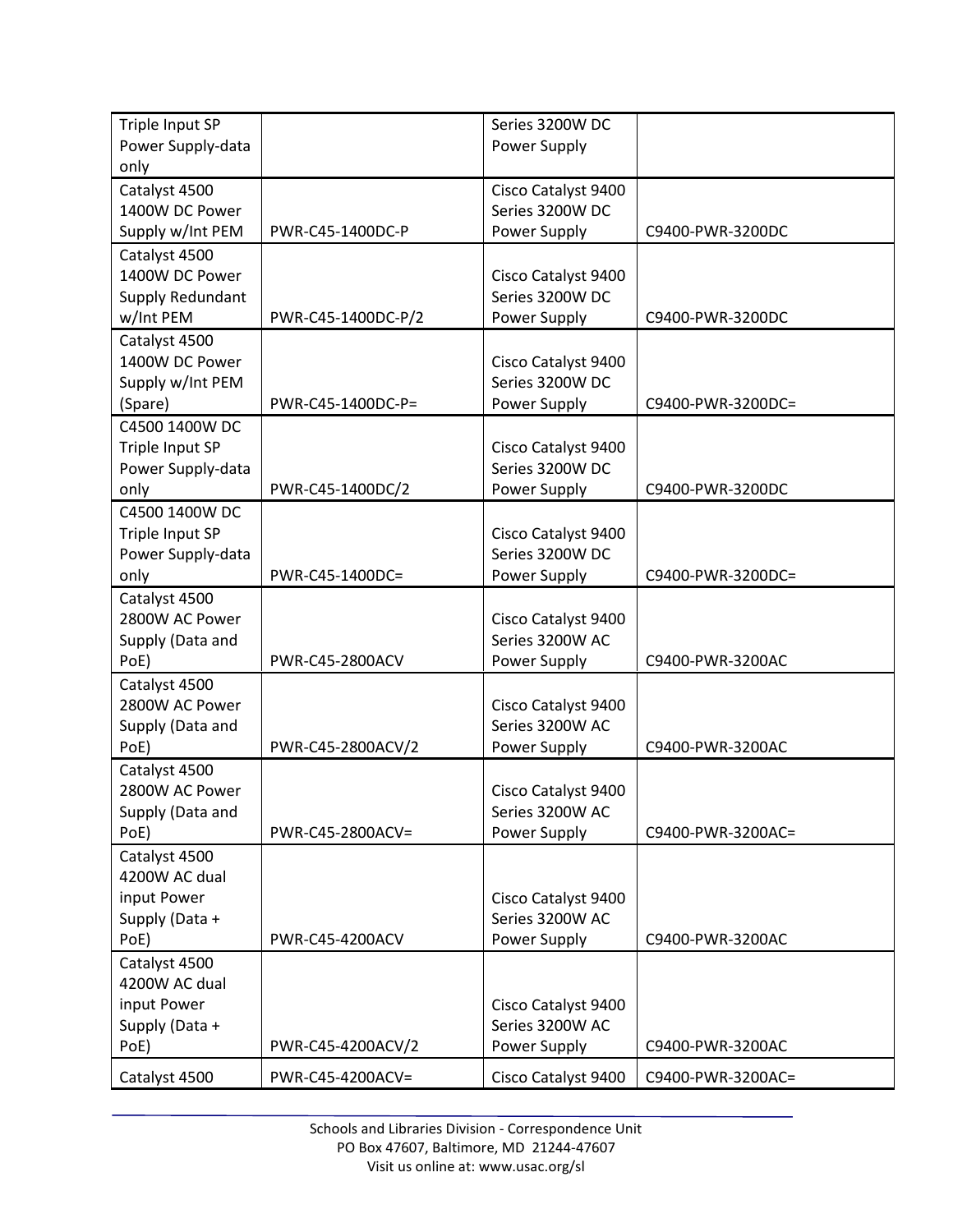| 4200W AC dual     |                   | Series 3200W AC     |                   |
|-------------------|-------------------|---------------------|-------------------|
| input Power       |                   | Power Supply        |                   |
| Supply (Data +    |                   |                     |                   |
| PoE)              |                   |                     |                   |
| Catalyst 4500     |                   |                     |                   |
| 6000W AC dual     |                   |                     |                   |
| input Power       |                   | Cisco Catalyst 9400 |                   |
| Supply (Data +    |                   | Series 3200W AC     |                   |
| PoE)              | PWR-C45-6000ACV   | Power Supply        | C9400-PWR-3200AC  |
| Catalyst 4500     |                   |                     |                   |
| 6000W AC dual     |                   |                     |                   |
| input Power       |                   | Cisco Catalyst 9400 |                   |
| Supply (Data +    |                   | Series 3200W AC     |                   |
| PoE)              | PWR-C45-6000ACV/2 | Power Supply        | C9400-PWR-3200AC  |
| Catalyst 4500     |                   |                     |                   |
| 6000W AC dual     |                   |                     |                   |
| input Power       |                   | Cisco Catalyst 9400 |                   |
| Supply (Data +    |                   | Series 3200W AC     |                   |
| PoE)              | PWR-C45-6000ACV=  | Power Supply        | C9400-PWR-3200AC= |
| Catalyst 4500E    |                   |                     |                   |
| 9000W AC triple   |                   | Cisco Catalyst 9400 |                   |
| input Power       |                   | Series 3200W AC     |                   |
| Supply (Data + Po | PWR-C45-9000ACV   | Power Supply        | C9400-PWR-3200AC  |
| Catalyst 4500E    |                   |                     |                   |
| 9000W AC triple   |                   | Cisco Catalyst 9400 |                   |
| input Power       |                   | Series 3200W AC     |                   |
| Supply (Data + Po | PWR-C45-9000ACV/2 | Power Supply        | C9400-PWR-3200AC  |
| Catalyst 4500E    |                   |                     |                   |
| 9000W AC triple   |                   | Cisco Catalyst 9400 |                   |
| input Power       |                   | Series 3200W AC     |                   |
| Supply (Data + Po | PWR-C45-9000ACV=  | Power Supply        | C9400-PWR-3200AC= |
|                   |                   | Cisco Catalyst 9400 |                   |
|                   |                   | Series 240GB M2     |                   |
| Catalyst 4500 2GB |                   | <b>SATA memory</b>  |                   |
| SD Memory Card    | SD-X45-2GB-E      | (Supervisor)        | C9400-SSD-240GB   |
|                   |                   | Cisco Catalyst 9400 |                   |
|                   |                   | Series 240GB M2     |                   |
| Catalyst 4500 2GB |                   | <b>SATA memory</b>  |                   |
| SD Memory Card    | $SD-X45-2GB-E=$   | (Supervisor)        | C9400-SSD-240GB=  |
|                   |                   | Cisco Catalyst 9400 |                   |
| Catalyst 4500 4GB |                   | Series 240GB M2     |                   |
| USB device for    |                   | <b>SATA memory</b>  |                   |
| Sup7-E            | USB-X45-4GB-E     | (Supervisor)        | C9400-SSD-240GB   |
| Catalyst 4500 4GB |                   | Cisco Catalyst 9400 |                   |
| USB device for    |                   | Series 240GB M2     |                   |
| Sup7-E            | $USB-X45-4GB-E=$  | SATA memory         | C9400-SSD-240GB=  |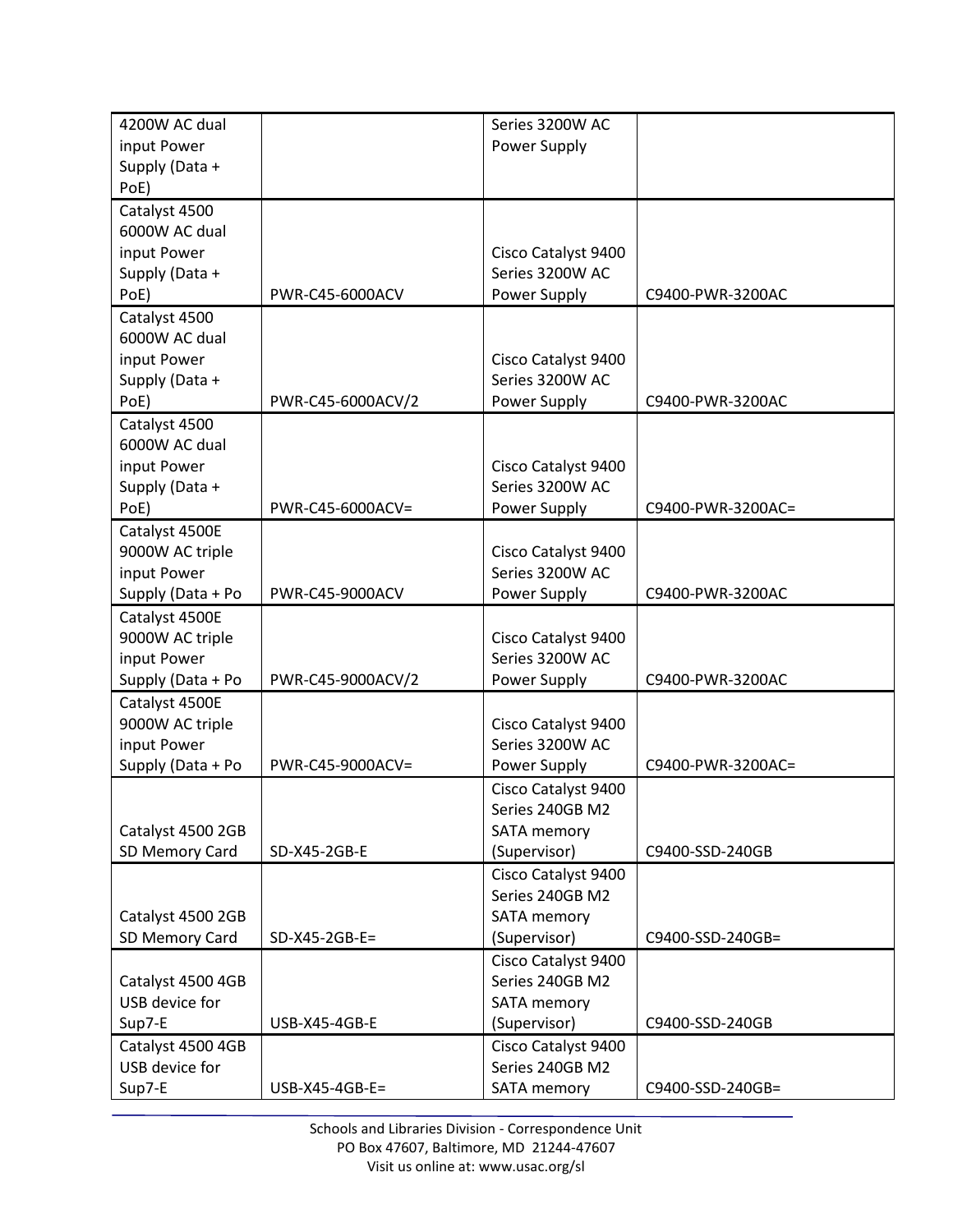|                      |                    | (Supervisor)          |                   |
|----------------------|--------------------|-----------------------|-------------------|
| C4506-E Chassis,     |                    |                       |                   |
| two ME-X4748-        |                    |                       |                   |
| SFP-E, Sup8L-        |                    | Cisco Catalyst 9400   |                   |
| E,LAN Base Bundle    | WS-4506E-S8L+96SFP | Series 7 slot chassis | C9407R            |
| C4507R+E Chassis,    |                    |                       |                   |
| two ME-X4748-        |                    |                       |                   |
| SFP-E, Sup8L-E,      |                    | Cisco Catalyst 9400   |                   |
| <b>LAN Base</b>      | WS-4507E-S8L+96SFP | Series 7 slot chassis | C9407R            |
| <b>WS-C4507R+E</b>   |                    | Catalyst 9400         |                   |
| Chassis, two WS-     |                    | Series 7 slot, Sup,   |                   |
| X4748-RJ45V+E,       |                    | 2xC9400-LC-48U,       |                   |
| Sup7L-E, LAN Base    | WS-4507RE-S7L+96V+ | <b>DNA-A LIC</b>      | C9407R-96U-BNDL-A |
| <b>WS-C4507R+E</b>   |                    | Catalyst 9400         |                   |
| Chassis, two WS-     |                    | Series 7 slot, Sup,   |                   |
| X4748-RJ45V+E,       |                    | 2xC9400-LC-48U,       |                   |
| Sup7L-E, LAN Base    | WS-4507RE-S7L+96V+ | <b>DNA-ELIC</b>       | C9407R-96U-BNDL-E |
| 4510R+E Chassis,     |                    |                       |                   |
| two ME-X4748-        |                    | Cisco Catalyst 9400   |                   |
| SFP-E, Sup8E, LAN    |                    | Series 10 slot        |                   |
| <b>Base Bundle</b>   | WS-4510E-S8+96SFP  | chassis               | C9410R            |
| Cat4500 E-Series     |                    |                       |                   |
| 3-Slot Chassis, fan, |                    | Cisco Catalyst 9400   |                   |
| no ps                | <b>WS-C4503-E</b>  | Series 4 slot chassis | C9404R            |
| Cat4500 E-Series     |                    | Cisco Catalyst 9400   |                   |
| 3-Slot Chassis, fan, |                    | Series 4 slot chassis |                   |
| no ps                | WS-C4503-E=        | spare                 | $C9404R =$        |
| 4503-E Chassis,      |                    | Catalyst 9400         |                   |
| One WS-X4648-        |                    | Series 4 slot, Sup,   |                   |
| RJ45V+E, Sup8L-E,    |                    | 1xC9400-LC-48U,       |                   |
| <b>LAN Base</b>      | WS-C4503E+48V+     | <b>DNA-A LIC</b>      | C9404R-48U-BNDL-A |
| 4503-E Chassis,      |                    | Catalyst 9400         |                   |
| One WS-X4648-        |                    | Series 4 slot, Sup,   |                   |
| RJ45V+E, Sup8L-E,    |                    | 1xC9400-LC-48U,       |                   |
| LAN Base             | WS-C4503E+48V+     | <b>DNA-ELIC</b>       | C9404R-48U-BNDL-E |
| 4503-E Chassis,      |                    | Catalyst 9400         |                   |
| One WS-X4648-        |                    | Series 4 slot, Sup,   |                   |
| RJ45V+E, Sup7L-E,    |                    | 1xC9400-LC-48U,       |                   |
| <b>LAN Base</b>      | WS-C4503E-S7L+48V+ | DNA-A LIC             | C9404R-48U-BNDL-A |
| 4503-E Chassis,      |                    | Catalyst 9400         |                   |
| One WS-X4648-        |                    | Series 4 slot, Sup,   |                   |
| RJ45V+E, Sup7L-E,    |                    | 1xC9400-LC-48U,       |                   |
| LAN Base             | WS-C4503E-S7L+48V+ | <b>DNA-ELIC</b>       | C9404R-48U-BNDL-E |
| Cat4500 E-Series     |                    | Cisco Catalyst 9400   |                   |
| 6-Slot Chassis, fan, | <b>WS-C4506-E</b>  | Series 7 slot chassis | C9407R            |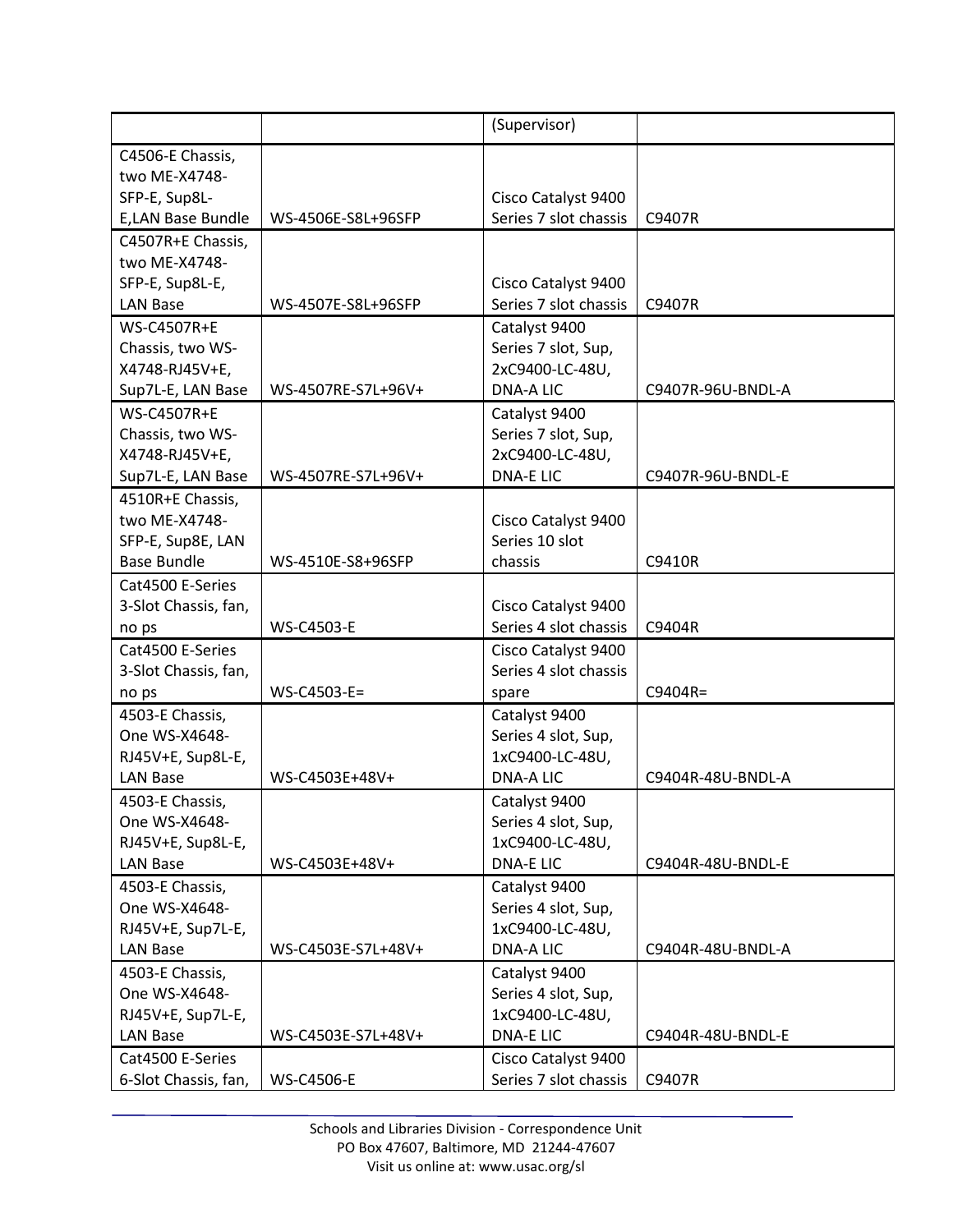| no ps                 |                    |                       |                   |
|-----------------------|--------------------|-----------------------|-------------------|
| Cat4500 E-Series      |                    | Cisco Catalyst 9400   |                   |
| 6-Slot Chassis, fan,  |                    | Series 7 slot chassis |                   |
| no ps                 | WS-C4506-E=        | Spare                 | C9407R=           |
| 4506E Chassis, 1      |                    | Catalyst 9400         |                   |
| <b>SUP8L-E, 2 WS-</b> |                    | Series 7 slot, Sup,   |                   |
| X4748-RJ45-E, LAN     |                    | 2xC9400-LC-48U,       |                   |
| base                  | WS-C4506E+96       | <b>DNA-A LIC</b>      | C9407R-96U-BNDL-A |
| 4506E Chassis, 1      |                    | Catalyst 9400         |                   |
| SUP8L-E, 2 WS-        |                    | Series 7 slot, Sup,   |                   |
| X4748-RJ45-E, LAN     |                    | 2xC9400-LC-48U,       |                   |
| base                  | WS-C4506E+96       | <b>DNA-ELIC</b>       | C9407R-96U-BNDL-E |
| 4506-E Chassis,       |                    | Catalyst 9400         |                   |
| two WS-X4648-         |                    | Series 7 slot, Sup,   |                   |
| RJ45V+E, Sup8L-E,     |                    | 2xC9400-LC-48U,       |                   |
| <b>LAN Base</b>       | WS-C4506E+96V+     | <b>DNA-A LIC</b>      | C9407R-96U-BNDL-A |
| 4506-E Chassis,       |                    | Catalyst 9400         |                   |
| two WS-X4648-         |                    | Series 7 slot, Sup,   |                   |
| RJ45V+E, Sup8L-E,     |                    | 2xC9400-LC-48U,       |                   |
| <b>LAN Base</b>       | WS-C4506E+96V+     | <b>DNA-ELIC</b>       | C9407R-96U-BNDL-E |
| 4506-E Chassis,       |                    | Catalyst 9400         |                   |
| two WS-X4648-         |                    | Series 7 slot, Sup,   |                   |
| RJ45V+E, Sup7L-E,     |                    | 2xC9400-LC-48U,       |                   |
| <b>LAN Base</b>       | WS-C4506E-S7L+96V+ | <b>DNA-A LIC</b>      | C9407R-96U-BNDL-A |
| 4506-E Chassis,       |                    | Catalyst 9400         |                   |
| two WS-X4648-         |                    | Series 7 slot, Sup,   |                   |
| RJ45V+E, Sup7L-E,     |                    | 2xC9400-LC-48U,       |                   |
| <b>LAN Base</b>       | WS-C4506E-S7L+96V+ | <b>DNA-E LIC</b>      | C9407R-96U-BNDL-E |
| Catalyst4500E 7       |                    |                       |                   |
| slot chassis for      |                    |                       |                   |
| 48Gbps/slot, fan,     |                    | Cisco Catalyst 9400   |                   |
| no ps                 | <b>WS-C4507R+E</b> | Series 7 slot chassis | C9407R            |
| Catalyst4500E 7       |                    |                       |                   |
| slot chassis for      |                    | Cisco Catalyst 9400   |                   |
| 48Gbps/slot, fan,     |                    | Series 7 slot chassis |                   |
| no ps                 | WS-C4507R+E=       | Spare                 | $C9407R =$        |
| 4507R+E Chassis, 1    |                    | Catalyst 9400         |                   |
| SUP8L-E, 2 WS-        |                    | Series 7 slot, Sup,   |                   |
| X4748-RJ45-E, LAN     |                    | 2xC9400-LC-48U,       |                   |
| base                  | WS-C4507RE+96      | DNA-A LIC             | C9407R-96U-BNDL-A |
| 4507R+E Chassis, 1    |                    | Catalyst 9400         |                   |
| SUP8L-E, 2 WS-        |                    | Series 7 slot, Sup,   |                   |
| X4748-RJ45-E, LAN     |                    | 2xC9400-LC-48U,       |                   |
| base                  | WS-C4507RE+96      | <b>DNA-E LIC</b>      | C9407R-96U-BNDL-E |
| WS-C4507R+E           | WS-C4507RE+96V+    | Catalyst 9400         | C9407R-96U-BNDL-A |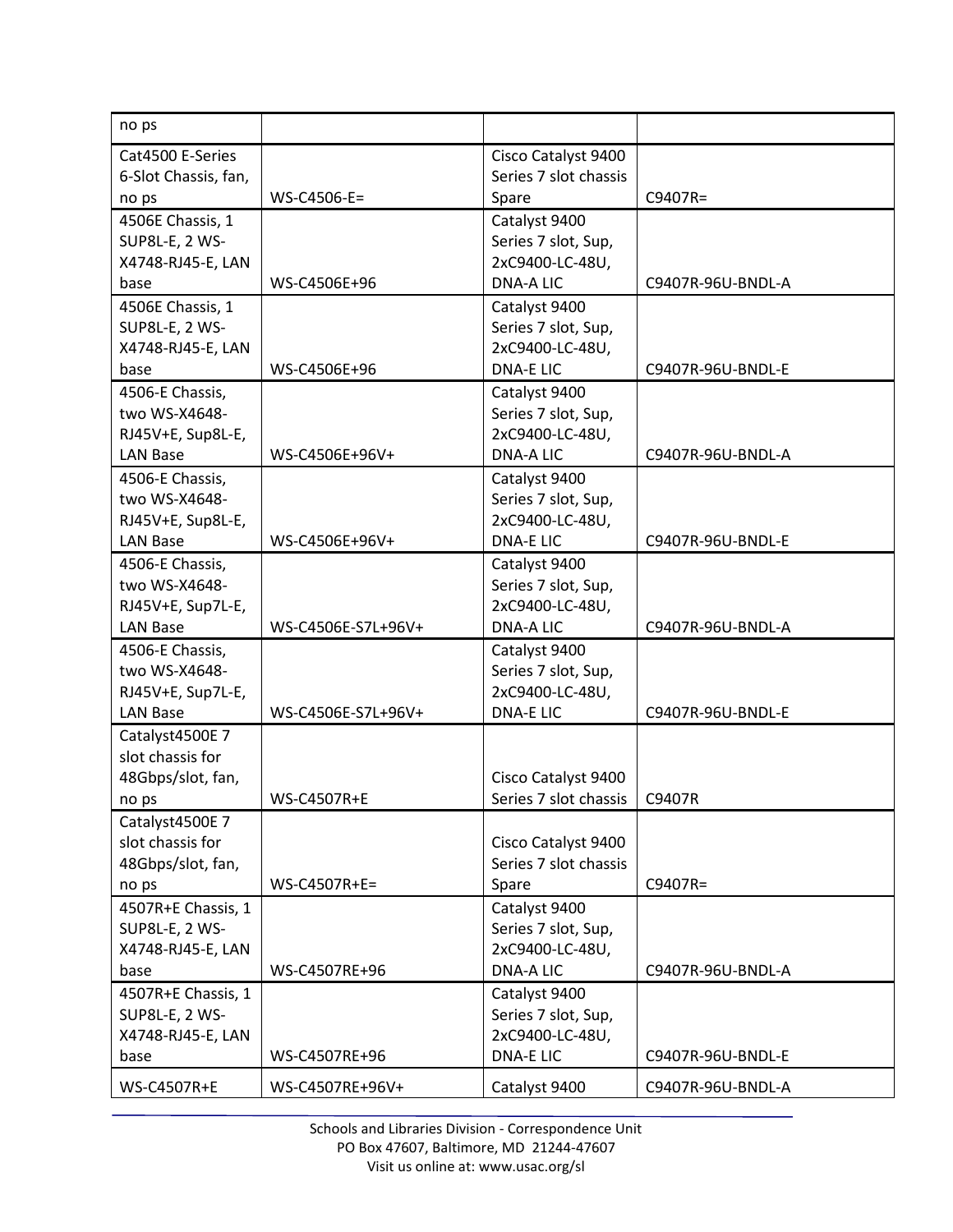| Chassis, two WS-           |                      | Series 7 slot, Sup,                 |                   |
|----------------------------|----------------------|-------------------------------------|-------------------|
|                            |                      |                                     |                   |
| X4648-RJ45V+E,             |                      | 2xC9400-LC-48U,<br><b>DNA-A LIC</b> |                   |
| Sup7L-E, LAN Base          |                      |                                     |                   |
| <b>WS-C4507R+E</b>         |                      | Catalyst 9400                       |                   |
| Chassis, two WS-           |                      | Series 7 slot, Sup,                 |                   |
| X4648-RJ45V+E,             |                      | 2xC9400-LC-48U,                     |                   |
| Sup7L-E, LAN Base          | WS-C4507RE+96V+      | <b>DNA-ELIC</b>                     | C9407R-96U-BNDL-E |
| Catalyst 4500E 10          |                      |                                     |                   |
| slot chassis for           |                      | Cisco Catalyst 9400                 |                   |
| 48Gbps/slot, fan,          |                      | Series 10 slot                      |                   |
| no ps                      | <b>WS-C4510R+E</b>   | chassis                             | C9410R            |
| Catalyst4500E 10           |                      |                                     |                   |
| slot chassis for           |                      | Cisco Catalyst 9400                 |                   |
| 48Gbps/slot, fan,          |                      | Series 10 slot                      |                   |
| no ps                      | $WS-C4510R+E=$       | chassis                             | C9410R=           |
| 4510R+E Chassis,           |                      | Catalyst 9400                       |                   |
| Two WS-X4748-              |                      | Series 10 slot, Sup,                |                   |
| RJ45-E, Sup8-E             |                      | 2xC9400-LC-48U,                     |                   |
| <b>LAN Base</b>            | WS-C4510RE+96        | <b>DNA-A LIC</b>                    | C9410R-96U-BNDL-A |
| 4510R+E Chassis,           |                      | Catalyst 9400                       |                   |
| Two WS-X4748-              |                      | Series 10 slot, Sup,                |                   |
| RJ45-E, Sup8-E             |                      | 2xC9400-LC-48U,                     |                   |
| <b>LAN Base</b>            | WS-C4510RE+96        | <b>DNA-E LIC</b>                    | C9410R-96U-BNDL-E |
|                            |                      | Catalyst 9400                       |                   |
| 4510R+E Chassis,           |                      | Series 10 slot, Sup,                |                   |
| Two WS-X4748-              |                      | 2xC9400-LC-48U,                     |                   |
| RJ45V+E, Sup8-E            | WS-C4510RE-S8+96V+   | <b>DNA-A LIC</b>                    | C9410R-96U-BNDL-A |
|                            |                      | Catalyst 9400                       |                   |
| 4510R+E Chassis,           |                      | Series 10 slot, Sup,                |                   |
| Two WS-X4748-              |                      | 2xC9400-LC-48U,                     |                   |
| RJ45V+E, Sup8-E            | WS-C4510RE-S8+96V+   | <b>DNA-E LIC</b>                    | C9410R-96U-BNDL-E |
|                            |                      |                                     |                   |
| Catalyst 4500 E-           |                      | Cisco Catalyst 9400                 |                   |
| Series Supervisor<br>$8-E$ | <b>WS-X45-SUP8-E</b> | Series Supervisor<br>1XL Module     |                   |
|                            |                      |                                     | C9400-SUP-1XL     |
|                            |                      | Cisco Catalyst 9400                 |                   |
| Catalyst 4500 E-           |                      | Series Redundant                    |                   |
| Series Redundant           |                      | Supervisor 1XL                      |                   |
| Supervisor 8-E             | WS-X45-SUP8-E/2      | Module                              | C9400-SUP-1XL/2   |
| Catalyst 4500 E-           |                      | Cisco Catalyst 9400                 |                   |
| Series Supervisor          |                      | Series Supervisor                   |                   |
| $8-E$                      | WS-X45-SUP8-E=       | 1XL Module Spare                    | C9400-SUP-1XL=    |
| Catalyst 4500 E-           |                      | Cisco Catalyst 9400                 |                   |
| Series Supervisor          |                      | Series Supervisor 1                 |                   |
| $8L-E$                     | WS-X45-SUP8L-E       | Module                              | C9400-SUP-1       |
| Catalyst 4500 E-           | WS-X45-SUP8L-E/2     | Cisco Catalyst 9400                 | C9400-SUP-1/2     |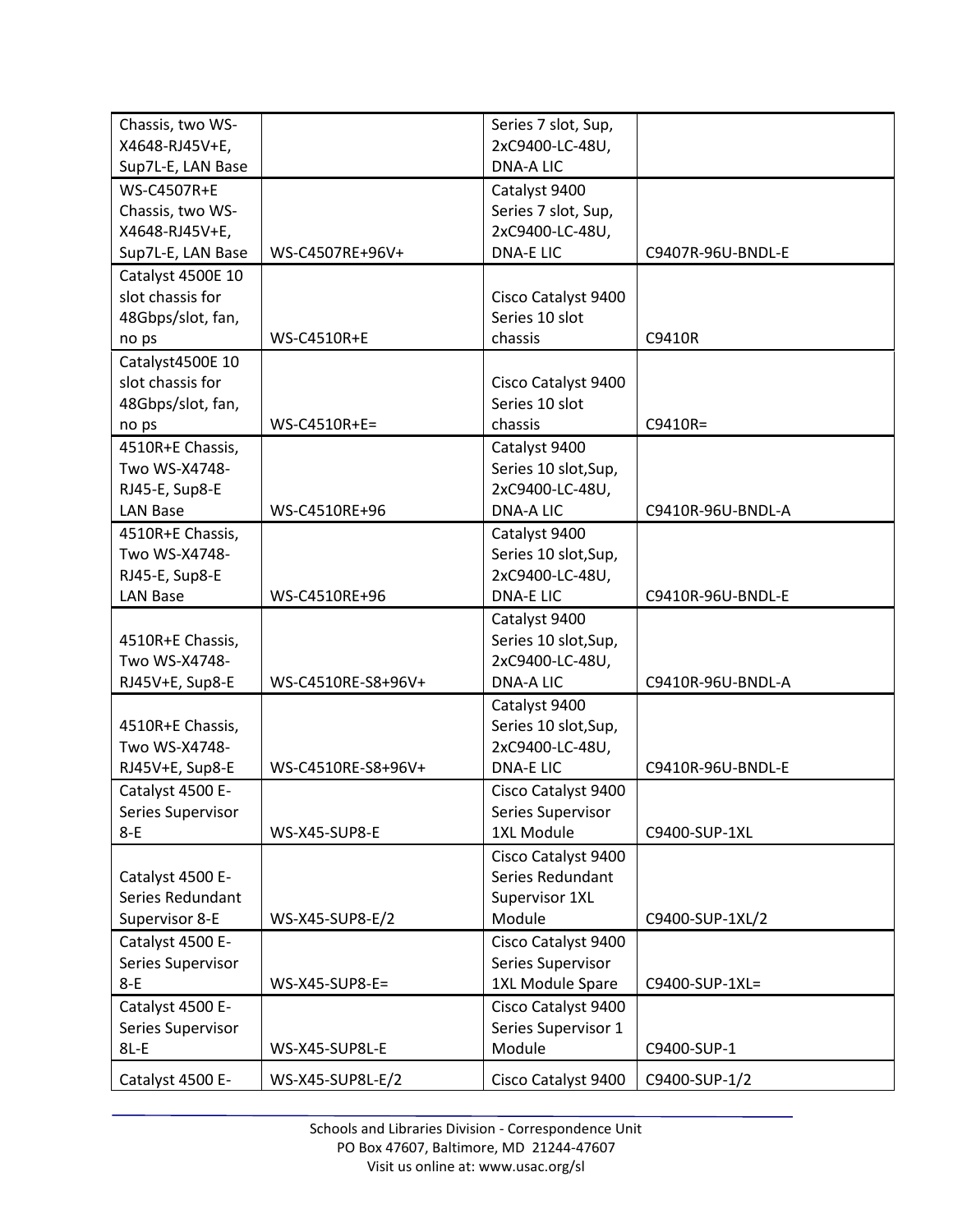| Series Redundant   |                    | Series Redundant    |                |
|--------------------|--------------------|---------------------|----------------|
| Supervisor 8L-E    |                    | Supervisor 1        |                |
|                    |                    | Module              |                |
|                    |                    |                     |                |
| Catalyst 4500 E-   |                    | Cisco Catalyst 9400 |                |
| Series Supervisor  |                    | Series Supervisor 1 |                |
| $8L-E$             | WS-X45-SUP8L-E=    | Module Spare        | C9400-SUP-1=   |
| Catalyst 4500 40   |                    | Cisco Catalyst 9400 |                |
| SFP/80 C-SFP ports |                    | Series 48-Port      |                |
| 1000BaseX(SFPs     |                    | Gigabit             |                |
| Optional)          | WS-X4640-CSFP-E    | Ethernet(SFP)       | C9400-LC-48S   |
| Catalyst 4500 40   |                    | Cisco Catalyst 9400 |                |
| SFP/80 C-SFP ports |                    | Series 48-Port      |                |
| 1000BaseX(SFPs     |                    | Gigabit             |                |
| Optional)          | WS-X4640-CSFP-E++= | Ethernet(SFP)       | C9400-LC-48S=  |
| Catalyst 4500 40   |                    | Cisco Catalyst 9400 |                |
| SFP/80 C-SFP ports |                    | Series 48-Port      |                |
| 1000BaseX(SFPs     |                    | Gigabit             |                |
| Optional)          | WS-X4640-CSFP-E=   | Ethernet(SFP)       | C9400-LC-48S=  |
|                    |                    | Cisco Catalyst 9400 |                |
| Catalyst 4500 E-   |                    | Series 24-Port 10   |                |
| Series 12-Port     |                    | Gigabit             |                |
| 10GbE (SFP+)       | WS-X4712-SFP+E     | Ethernet(SFP+)      | C9400-LC-24XS  |
|                    |                    |                     |                |
|                    |                    | Cisco Catalyst 9400 |                |
| Catalyst 4500 E-   |                    | Series 24-Port 10   |                |
| Series 12-Port     |                    | Gigabit             |                |
| 10GbE (SFP+)       | WS-X4712-SFP+E++=  | Ethernet(SFP+)      | C9400-LC-24XS= |
|                    |                    | Cisco Catalyst 9400 |                |
| Catalyst 4500 E-   |                    | Series 24-Port 10   |                |
| Series 12-Port     |                    | Gigabit             |                |
| 10GbE (SFP+)       | WS-X4712-SFP+E=    | Ethernet(SFP+)      | C9400-LC-24XS= |
|                    |                    | Cisco Catalyst 9400 |                |
| Catalyst 4500 E-   |                    | Series 24-Port      |                |
| Series 12-Port GE  |                    | Gigabit             |                |
| (SFP)              | WS-X4712-SFP-E     | Ethernet(SFP)       | C9400-LC-24S   |
|                    |                    | Cisco Catalyst 9400 |                |
| Catalyst 4500 E-   |                    | Series 24-Port      |                |
| Series 12-Port GE  |                    | Gigabit             |                |
| (SFP)              | WS-X4712-SFP-E++=  | Ethernet(SFP)       | C9400-LC-24S=  |
|                    |                    | Cisco Catalyst 9400 |                |
| Catalyst 4500 E-   |                    | Series 24-Port      |                |
| Series 12-Port GE  |                    | Gigabit             |                |
| (SFP)              | WS-X4712-SFP-E=    | Ethernet(SFP)       | C9400-LC-24S=  |
|                    |                    |                     |                |
|                    |                    | Cisco Catalyst 9400 |                |
| Catalyst 4500 E-   |                    | Series 24-Port      |                |
| Series 24-Port GE  |                    | Gigabit             |                |
| (SFP)              | WS-X4724-SFP-E     | Ethernet(SFP)       | C9400-LC-24S   |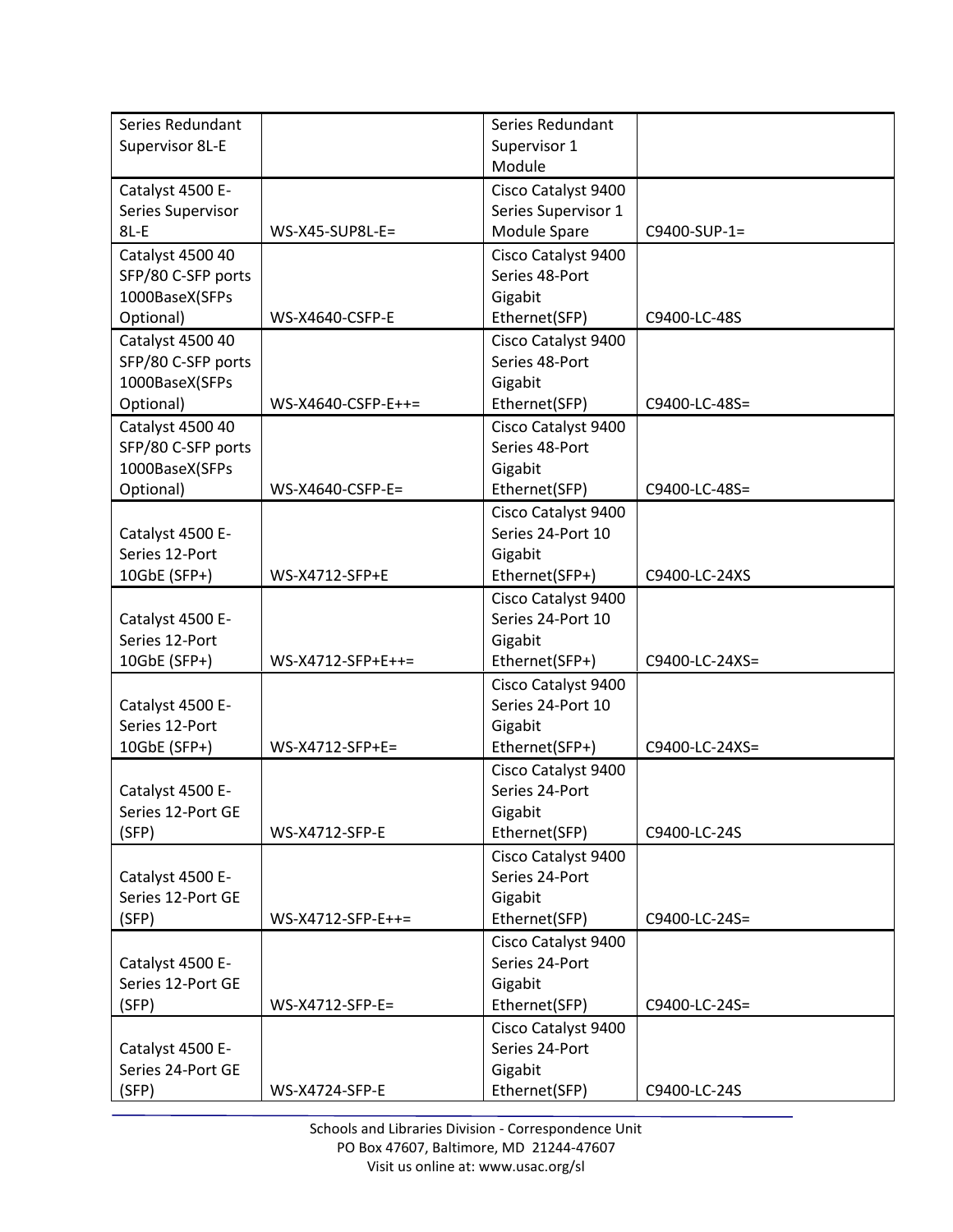|                                       |                     | Cisco Catalyst 9400                   |                |
|---------------------------------------|---------------------|---------------------------------------|----------------|
| Catalyst 4500 E-                      |                     | Series 24-Port                        |                |
| Series 24-Port GE                     |                     | Gigabit                               |                |
| (SFP)                                 | WS-X4724-SFP-E++=   | Ethernet(SFP)                         | C9400-LC-24S=  |
|                                       |                     | Cisco Catalyst 9400                   |                |
| Catalyst 4500 E-                      |                     | Series 24-Port                        |                |
| Series 24-Port GE                     |                     | Gigabit                               |                |
| (SFP)                                 | WS-X4724-SFP-E=     | Ethernet(SFP)                         | C9400-LC-24S=  |
|                                       |                     |                                       |                |
| Catalyst 4500E 48-                    |                     | Cisco Catalyst 9400                   |                |
| Port UPOE w/12p                       |                     | Series 48Port UPOE                    |                |
| mGig and 36p                          |                     | w/24p mGig 24p                        |                |
| 10/100/1000                           | WS-X4748-12X48U++=  | <b>RJ-45</b>                          | C9400-LC-48UX  |
| Catalyst 4500E 48-                    |                     | Cisco Catalyst 9400                   |                |
| Port UPOE w/ 12p                      |                     | Series 48Port UPOE                    |                |
| mGig and 36p                          |                     | w/24p mGig 24p                        |                |
| 10/100/1000                           | WS-X4748-12X48U+E   | <b>RJ-45</b>                          | C9400-LC-48UX= |
| Catalyst 4500E 48-                    |                     | Cisco Catalyst 9400                   |                |
| Port UPOE w/ 12p                      |                     | Series 48Port UPOE                    |                |
| mGig and 36p                          |                     | $w/24p$ mGig 24p                      |                |
| 10/100/1000                           | WS-X4748-12X48U+E=  | <b>RJ-45</b>                          | C9400-LC-48UX= |
| Catalyst 4500 E-                      |                     | Cisco Catalyst 9400                   |                |
| Series 48-Port                        |                     | Series 48-Port                        |                |
| 10/100/1000 Non-                      |                     | 10/100/1000 (RJ-                      |                |
| <b>Blocking</b>                       | WS-X4748-RJ45-E     | 45)                                   | C9400-LC-48T   |
|                                       |                     |                                       |                |
|                                       |                     |                                       |                |
| Catalyst 4500 E-                      |                     | Cisco Catalyst 9400                   |                |
| Series 48-Port                        |                     | Series 48-Port                        |                |
| 10/100/1000                           |                     | 10/100/1000 (RJ-                      |                |
| (spare)                               | WS-X4748-RJ45-E++=  | 45)                                   | C9400-LC-48T=  |
| Catalyst 4500 E-                      |                     | Cisco Catalyst 9400                   |                |
| Series 48-Port                        |                     | Series 48-Port                        |                |
| 10/100/1000                           |                     | 10/100/1000 (RJ-                      |                |
| (spare)                               | WS-X4748-RJ45-E=    | 45)                                   | C9400-LC-48T=  |
|                                       |                     | Cisco Catalyst 9400                   |                |
| Catalyst 4500E 48-                    |                     | Series 48-Port                        |                |
| Port PoE 802.3at                      |                     | POE+10/100/1000                       |                |
| 10/100/1000(RJ45)                     | WS-X4748-RJ45V+E    | $(RJ-45)$                             | C9400-LC-48P   |
|                                       |                     | Cisco Catalyst 9400                   |                |
| Catalyst 4500E 48-                    |                     | Series 48-Port                        |                |
| Port PoE 802.3at                      |                     | POE+10/100/1000                       |                |
| 10/100/1000(RJ45)                     | WS-X4748-RJ45V+E=   | $(RJ-45)$                             | C9400-LC-48P=  |
|                                       |                     |                                       |                |
|                                       |                     | Cisco Catalyst 9400                   |                |
| Catalyst 4500E 48-                    |                     | Series 48-Port                        |                |
| Port PoE 802.3at                      |                     | POE+10/100/1000                       |                |
| 10/100/1000(RJ45)                     | $WS-X4748-RJV+E++=$ | $(RJ-45)$                             | C9400-LC-48P=  |
| Catalyst 4500 E-<br>Series 48-Port GE | WS-X4748-SFP-E      | Cisco Catalyst 9400<br>Series 48-Port | C9400-LC-48S   |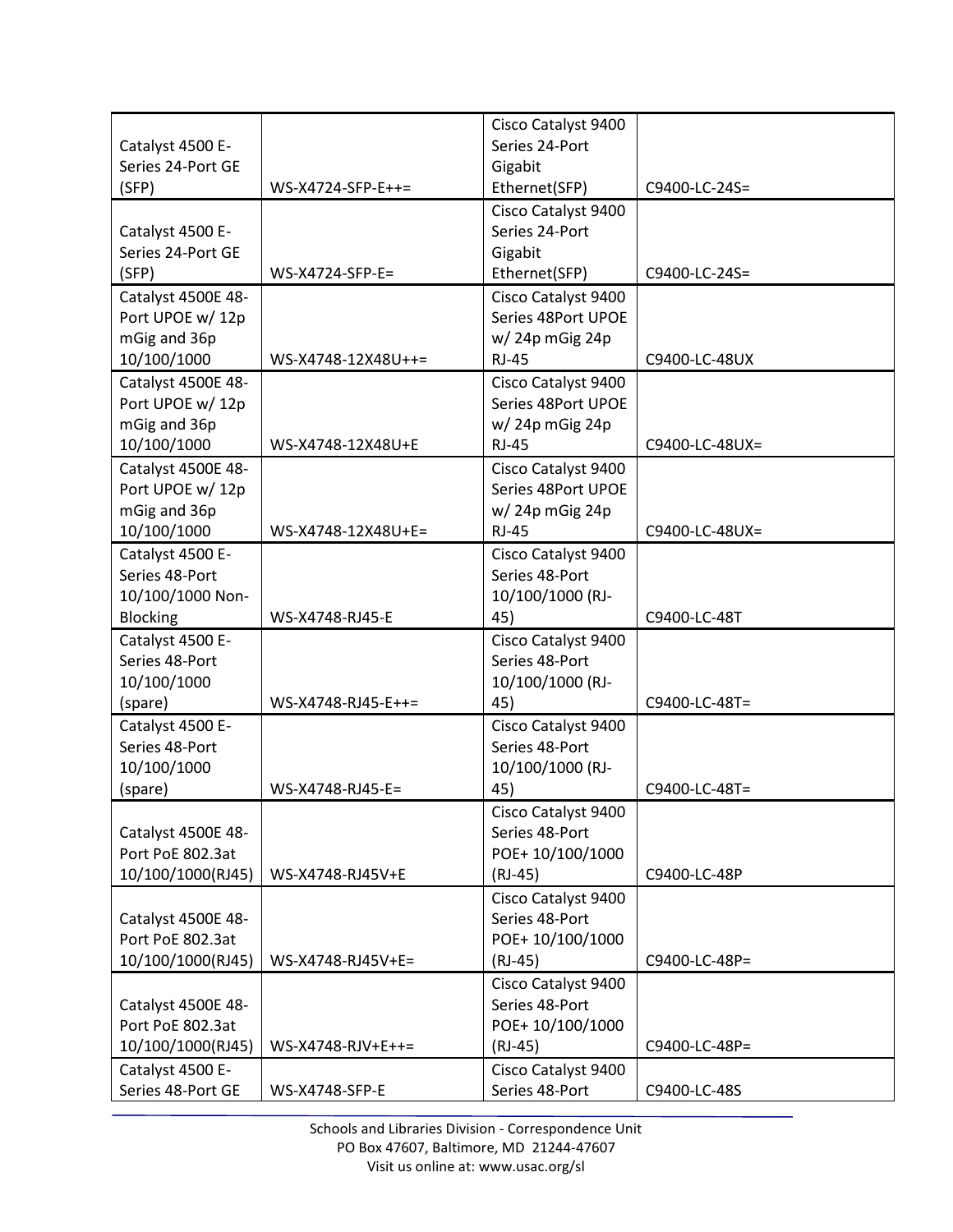| (SFP)                                                                        |                    | Gigabit<br>Ethernet(SFP)                                               |               |
|------------------------------------------------------------------------------|--------------------|------------------------------------------------------------------------|---------------|
| Catalyst 4500 E-<br>Series 48-Port GE<br>(SFP)                               | WS-X4748-SFP-E++=  | Cisco Catalyst 9400<br>Series 48-Port<br>Gigabit<br>Ethernet(SFP)      | C9400-LC-48S= |
| Catalyst 4500 E-<br>Series 48-Port GE<br>(SFP)                               | WS-X4748-SFP-E=    | Cisco Catalyst 9400<br>Series 48-Port<br>Gigabit<br>Ethernet(SFP)      | C9400-LC-48S= |
| Catalyst 4500E 48-<br>Port UPOE<br>10/100/1000(RJ45)                         | WS-X4748-UPOE+E    | Cisco Catalyst 9400<br>Series 48-Port<br>UPOE 10/100/1000<br>$(RJ-45)$ | C9400-LC-48U  |
| Catalyst 4500E 48-<br>Port UPOE<br>10/100/1000(RJ45)<br>for TAA              | WS-X4748-UPOE+E++= | Cisco Catalyst 9400<br>Series 48-Port<br>UPOE 10/100/1000<br>$(RJ-45)$ | C9400-LC-48U= |
| Catalyst 4500E 48-<br>Port UPOE<br>10/100/1000(RJ45)                         | WS-X4748-UPOE+E=   | Cisco Catalyst 9400<br>Series 48-Port<br>UPOE 10/100/1000<br>$(RJ-45)$ | C9400-LC-48U= |
| C4506-E Chassis,<br>two ME-X4748-<br>SFP-E, Sup8L-<br>E,LAN Base Bundle      | WS4506E-8L+96SFP++ | Cisco Catalyst 9400<br>Series 7 slot chassis                           | C9407R        |
| C4507R+E Chassis,<br>two ME-X4748-<br>SFP-E, Sup8L-E,<br><b>LAN Base</b>     | WS4507E-8L+96SFP++ | Cisco Catalyst 9400<br>Series 7 slot chassis                           | C9407R        |
| 4510R+E Chassis,<br>two ME-X4748-<br>SFP-E, Sup8E, LAN<br><b>Base Bundle</b> | WS4510E-S8+96SFP++ | Cisco Catalyst 9400<br>Series 10 slot<br>chassis                       | C9410R        |
| Cisco ONE Catalyst<br>6816-X-Chassis<br>(Standard Tables)                    | C1-C6816-X-LE      | Catalyst 9500 Base<br>PID                                              | C9500-24Y4C   |
| Cisco ONE Catalyst<br>6824-X-Chassis<br>and 2x40G<br><b>Standard Tables</b>  | C1-C6824-X-LE-40G  | Catalyst 9500 Base<br>PID                                              | C9500-24Y4C   |
| <b>Cisco ONE Catalyst</b><br>6832-X-Chassis<br>(Standard Tables)             | C1-C6832-X-LE      | Catalyst 9500 Base<br>PID                                              | C9500-48Y4C   |
| Cisco ONE Catalyst                                                           | C1-C6840-X-LE-40G  | Catalyst 9500 Base                                                     | C9500-48Y4C   |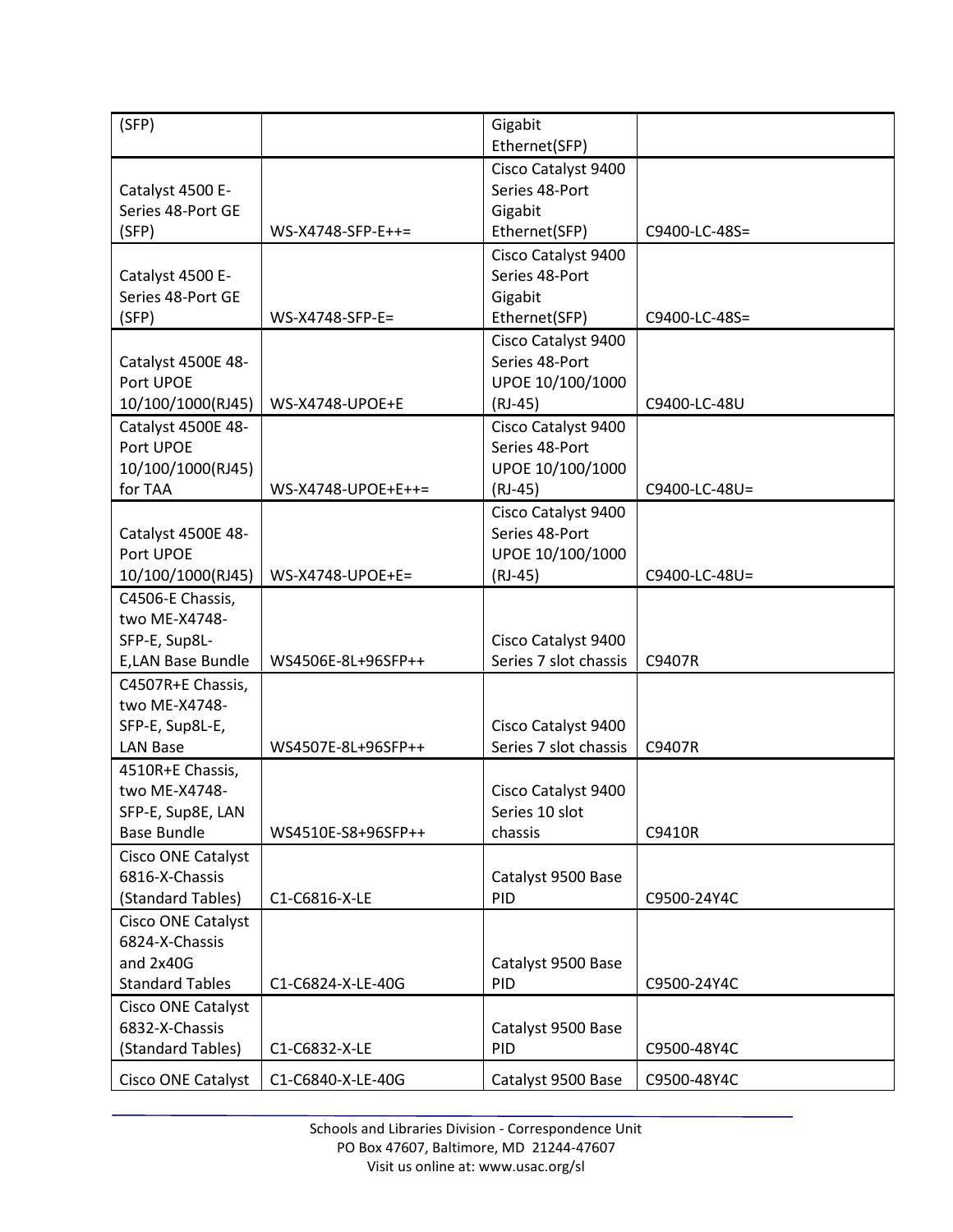| 6840-X-Chassis            |                  | PID                |             |
|---------------------------|------------------|--------------------|-------------|
| and 2x40G                 |                  |                    |             |
| <b>Standard Tables</b>    |                  |                    |             |
| Cisco Catalyst            |                  |                    |             |
| 6816-X-Chassis            |                  | Catalyst 9500 Base |             |
| (Standard Tables)         | C6816-X-LE       | PID                | C9500-24Y4C |
| Cisco Catalyst            |                  |                    |             |
| 6816-X-Chassis            |                  | Catalyst 9500 Base |             |
| (Standard Tables)         | C6816-X-LE++     | PID                | C9500-24Y4C |
| Cisco Catalyst            |                  |                    |             |
| 6816-X-Chassis            |                  | Catalyst 9500 Base |             |
| (Standard Tables)         | C6816-X-LE=      | PID                | C9500-24Y4C |
| Cisco Catalyst            |                  |                    |             |
| 6824-X-Chassis            |                  |                    |             |
| and $2 \times 40G$        |                  | Catalyst 9500 Base |             |
| (Standard Tables)         | C6824-X-LE-40G   | PID                | C9500-24Y4C |
| Cisco Catalyst            |                  |                    |             |
| 6824-X-Chassis            |                  |                    |             |
| and $2 \times 40G$        |                  | Catalyst 9500 Base |             |
| (Standard Tables)         | C6824-X-LE-40G=  | PID                | C9500-24Y4C |
| Cisco Catalyst            |                  |                    |             |
| 6832-X-Chassis            |                  | Catalyst 9500 Base |             |
| (Standard Tables)         | C6832-X-LE       | PID                | C9500-48Y4C |
| Cisco Catalyst            |                  |                    |             |
| 6832-X-Chassis            |                  | Catalyst 9500 Base |             |
| (Standard Tables)         | C6832-X-LE++     | PID                | C9500-48Y4C |
| Cisco Catalyst            |                  |                    |             |
| 6832-X-Chassis            |                  | Catalyst 9500 Base |             |
| (Standard Tables)         | C6832-X-LE=      | PID                | C9500-48Y4C |
| Cisco Catalyst            |                  |                    |             |
| 6840-X-Chassis            |                  |                    |             |
| and $2 \times 40G$        |                  | Catalyst 9500 Base |             |
| (Standard Tables)         | C6840-X-LE-40G   | <b>PID</b>         | C9500-48Y4C |
| Cisco Catalyst            |                  |                    |             |
| 6840-X-Chassis            |                  |                    |             |
| and $2 \times 40G$        |                  | Catalyst 9500 Base |             |
| (Standard Tables)         | C6840-X-LE-40G=  | PID                | C9500-48Y4C |
| <b>Cisco ONE Catalyst</b> |                  |                    |             |
| 4500-X 16 Port            |                  | Catalyst 9500 16-  |             |
| 10G IP Base, Front-       |                  | port 10Gig switch, |             |
| to-Back                   | C1-C4500X-16SFP+ | Baseboard          | C9500-16X   |
| Cisco ONE Catalyst        |                  |                    |             |
| 4500-X 32 Port            |                  |                    |             |
| 10G IP Base, Front-       |                  | Catalyst 9500 Base |             |
| to-Back                   | C1-C4500X-32SFP+ | PID                | C9500-48Y4C |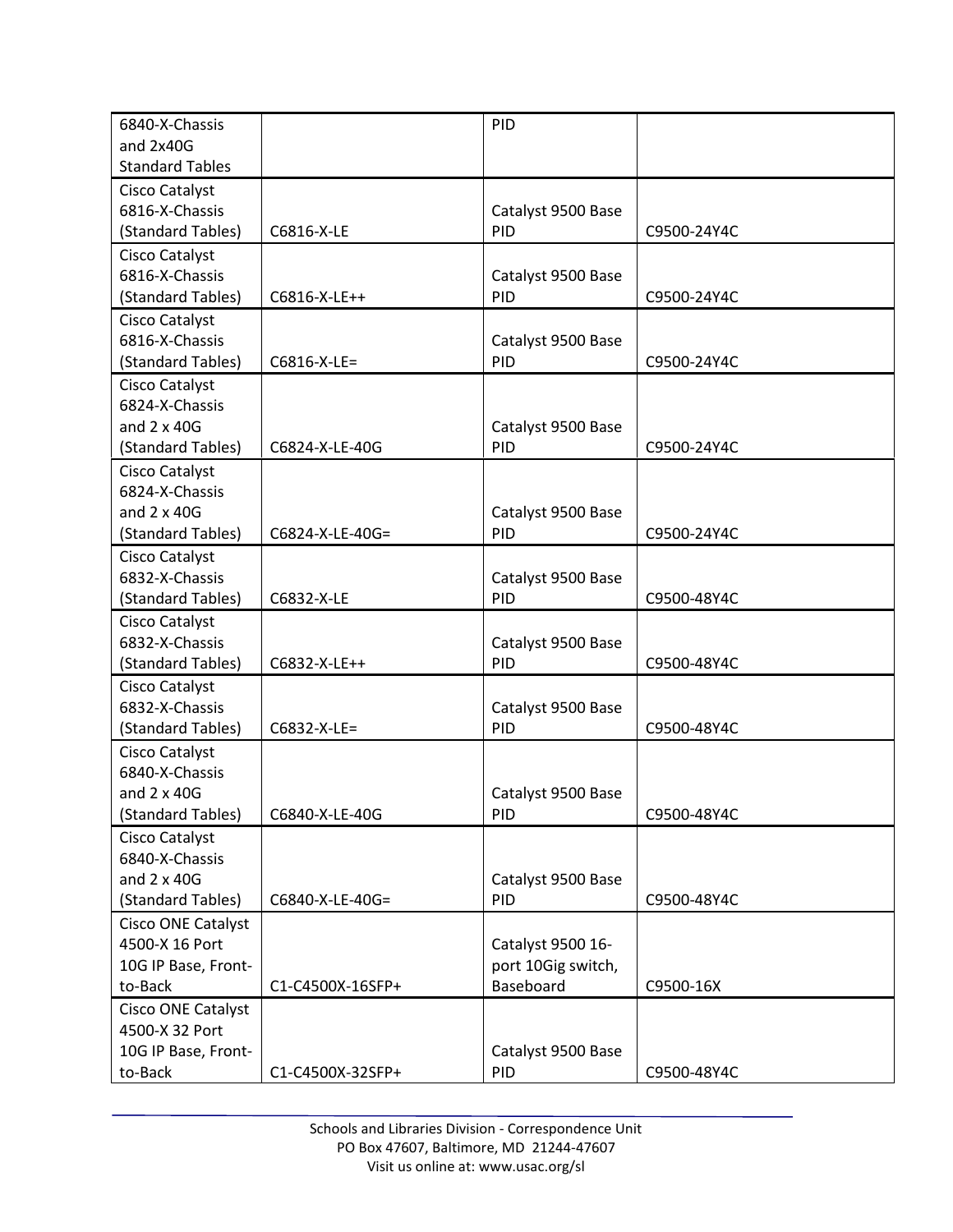| Catalyst 4500-X 16<br>Port 10G IP Base,<br>Front-to-Back, No<br>P/S     | WS-C4500X-16SFP+ | Catalyst 9500 16-<br>port 10Gig switch,<br>Baseboard | C9500-16X   |
|-------------------------------------------------------------------------|------------------|------------------------------------------------------|-------------|
| Catalyst 4500-X 32<br>Port 10G IP Base,<br>Front-to-Back, No<br>P/S     | WS-C4500X-32SFP+ | Catalyst 9500 Base<br><b>PID</b>                     | C9500-48Y4C |
| Catalyst 4500-X 40<br>Port 10G Ent.<br>Services, Frt-to-Bk,<br>No $P/S$ | WS-C4500X-40X-ES | Catalyst 9500 Base<br><b>PID</b>                     | C9500-48Y4C |

### **The following products are conditional and may require cost allocation.**

| <b>End of Life</b>           |     | <b>Approved Substituted Product</b> |                        |
|------------------------------|-----|-------------------------------------|------------------------|
| <b>Description of</b><br>SKU | SKU | Replacement<br><b>Description</b>   | <b>Replacement SKU</b> |
|                              |     |                                     |                        |

This is determined to be an acceptable substitution when used for eligible purposes.

### **The following products are ineligible.**

| <b>End of Life</b>    |            | <b>Approved Substituted Product</b> |                    |            |                    |             |             |
|-----------------------|------------|-------------------------------------|--------------------|------------|--------------------|-------------|-------------|
| <b>Description of</b> | <b>SKU</b> | Replacement                         |                    |            |                    | Replacement | <b>Note</b> |
| <b>SKU</b>            |            |                                     | <b>Description</b> | <b>SKU</b> |                    |             |             |
|                       |            |                                     |                    |            | (EXAMPLE)          |             |             |
|                       |            |                                     |                    |            | Redundant          |             |             |
|                       |            |                                     |                    |            | supervisor engines |             |             |
|                       |            |                                     |                    |            | are ineligible     |             |             |

#### **The following are determined to be an acceptable substitution when used for eligible purposes.**

| No Change in Product – Change in Product Code (SKU) Only |  |  |  |  |  |
|----------------------------------------------------------|--|--|--|--|--|
| SKU<br><b>Replacement SKU</b><br><b>Description</b>      |  |  |  |  |  |
|                                                          |  |  |  |  |  |

#### **The following products are conditional and may require cost allocation.**

| No Change in Product – Change in Product Code (SKU) Only |  |  |  |  |
|----------------------------------------------------------|--|--|--|--|
| SKU<br><b>Replacement SKU</b><br><b>Description</b>      |  |  |  |  |
|                                                          |  |  |  |  |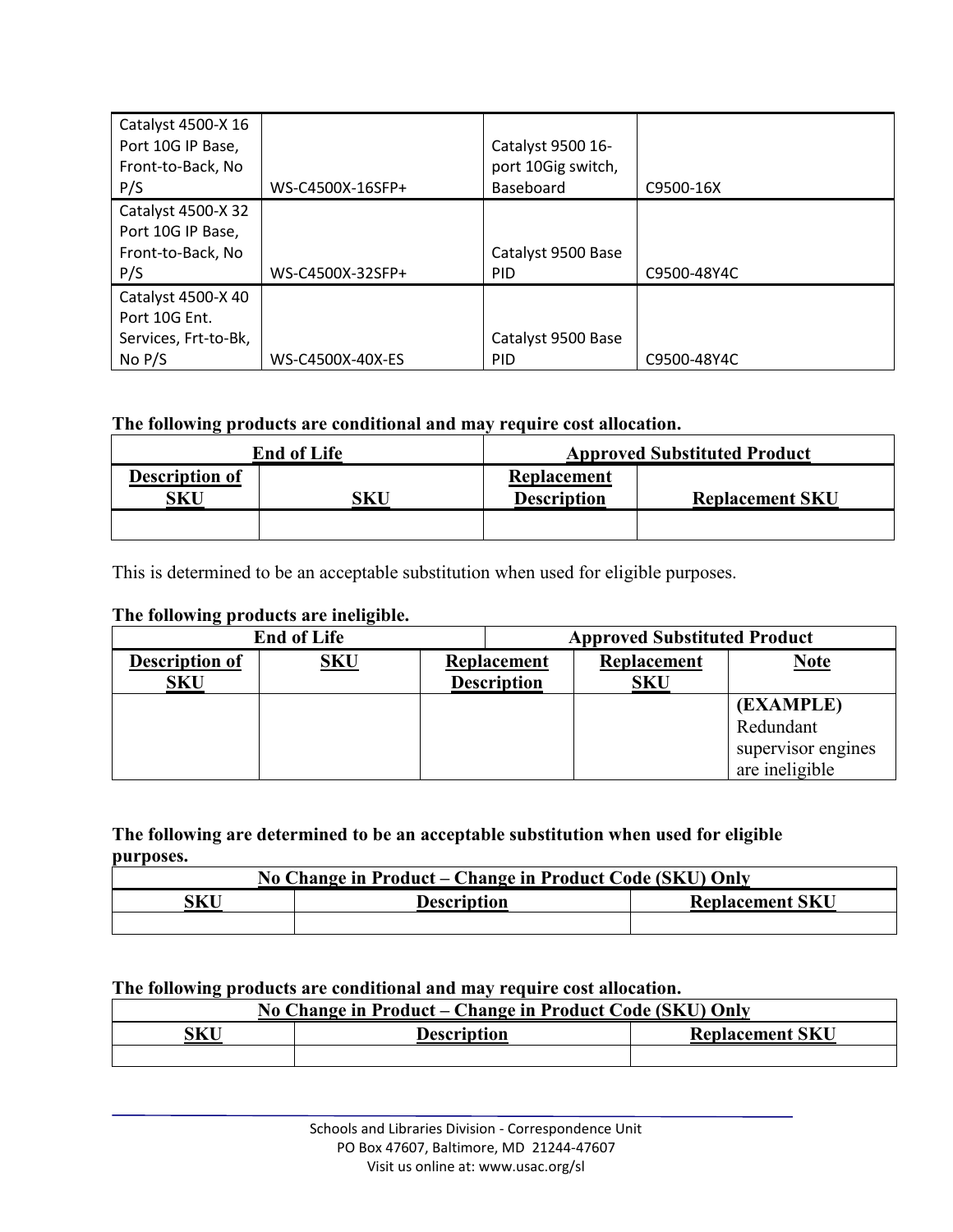This is determined to be an acceptable substitution when used for eligible purposes.

| No Change in Product – Change in Product Code (SKU) Only |                                                      |  |                 |  |  |
|----------------------------------------------------------|------------------------------------------------------|--|-----------------|--|--|
| SKU                                                      | Note<br><b>Description</b><br><b>Replacement SKU</b> |  |                 |  |  |
|                                                          |                                                      |  | (EXAMPLE)       |  |  |
|                                                          |                                                      |  | Spare parts are |  |  |
|                                                          |                                                      |  | ineligible      |  |  |

## **The following products are ineligible.**

You may provide applicants with a copy of this letter. Including this letter as attachments to request for payment will speed up the approval process.

Please do not hesitate to contact me if further clarification of this letter is required. I can be reached by phone, e-mail or write me at "SLD – Correspondence Unit, P. O. Box 47607, Baltimore, MD 21244-47607."

# *To Appeal This Decision*

If you wish to appeal a decision in this letter to USAC, your appeal must be received by USAC within 60 days of the date of this letter. Failure to meet this requirement will result in automatic dismissal of your appeal. In your letter of appeal:

- 1. Include the name, address, telephone number, and email address for the person who can most readily discuss this appeal with us.
- 2. State outright that your letter is an appeal. Include the following to identify the USAC decision letter and the decision you are appealing:
	- Appellant name,
	- Applicant or service provider name, if different from appellant,
	- Applicant BEN and Service Provider Identification Number (SPIN),
	- Application or form number as assigned by USAC,
	- Funding Request Number(s) (FRNs) you are appealing if provided in the letter,
	- Name of letter and funding year both are located at the top of the letter, and
	- The exact text or the decision that you are appealing.
- 3. Please keep your appeal to the point, and provide documentation to support your appeal. Be sure to keep a copy of your entire appeal, including any correspondence and documentation.
- 4. If you are an applicant, please provide a copy of your appeal to the service provider(s) affected by USAC's decision. If you are a service provider, please provide a copy of your appeal to the applicant(s) affected by USAC's decision.
- 5. Provide an authorized signature on your letter of appeal.

*How to Submit Your Appeal*